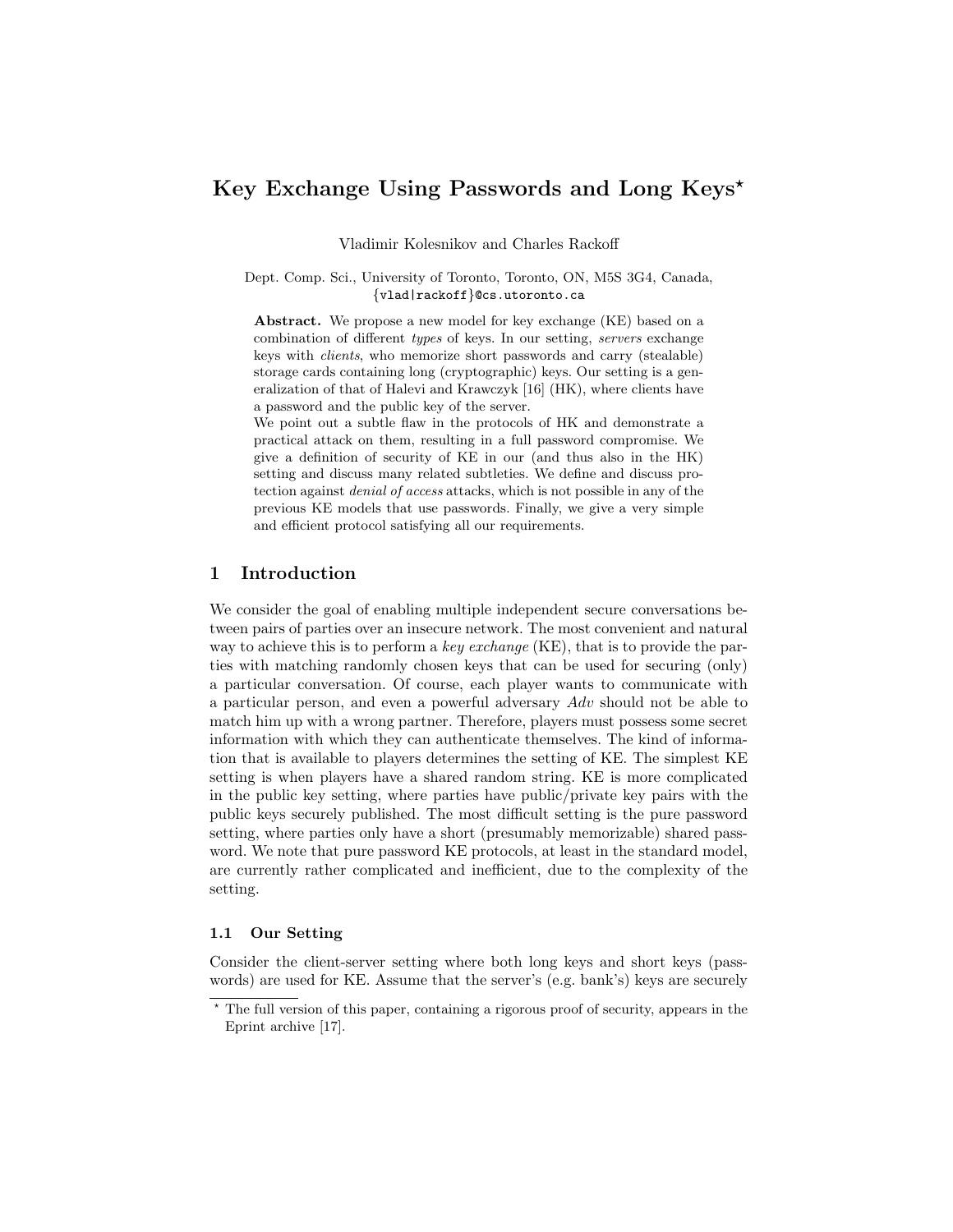stored. We take advantage of the inherent logistical differences in how keys are stored by the client (password in memory, long key on a storage card), to achieve more robust security than what is possible by using either type of key alone. Indeed, possession of long keys allows strong security guarantees against an online attacker. However, long keys can not be memorized, and thus must be stored, perhaps on a convenient plastic storage card. This is the vulnerability of this solution – the card may be (relatively) easily stolen by a physical attacker. On the other hand, passwords may be memorized, need not be stored, and thus can not be stolen. However, the protection against an online attacker one can hope to achieve with passwords is rather weak – passwords can always be guessed with relatively high probability. The only (somewhat satisfactory) protection against guessing attacks is recognizing them and refusing connection after a predetermined number of password failures<sup>1</sup>.

Combining the benefits of both settings allows us to obtain a system, secure against both types of attack, and thus suitable for protection of sensitive information. This model is even more appealing due to its wide acceptance – it is natural for us to think of a card and a password, when we do, say, personal banking. More motivation is given in Sect. 3.

## 1.2 Our Contributions

We demonstrate a dangerous practical attack on the Halevi and Krawczyk (HK) [16] protocols, resulting in full compromise of any client's password (Sect. 2). The elegance, simplicity and practicality of the HK model and protocols resulted in their widespread practical use (e.g. their variants are being considered for parts of the IETF key exchange standard  $[12, 10]$ ). Therefore, the discovery of our attack may also have an important practical impact.

We propose and advocate the above *Combined Key* model of key exchange (ckKE). To the best of our knowledge, it has never been formally discussed. ckKE is a generalization of the HK model.

We give a formal definition of security of ckKE (Sect 3). Defining KE even in simpler settings has proven to be notoriously difficult, with a variety of (only seemingly!) innocuous decisions to be made. We discuss the subtleties of many of our choices, such as the necessity of tightness in the allowed success of the adversary, distinguishing the types of failures and reporting them, etc. Much of our discussion (e.g. on tightness of allowed success of the adversary  $Adv$ ) also applies to and benefits pure password models.

We aim to make our definition as simple and natural as possible. For example, we require the server to explicitly indicate in its output whether a password failure occurred. We find this more intuitive than defining password guessing attack as an act of interference by the adversary (e.g. a successful impersonation!), as done in previous formalizations, such as [16, 2]. Moreover, in previous

<sup>1</sup> We mention (but do not explicitly address) a variation of this defense against "too many" password guessing attacks. There the server limits the rate with which logins can be made, e.g. by exponentially increasing wait times between unsuccessful logins.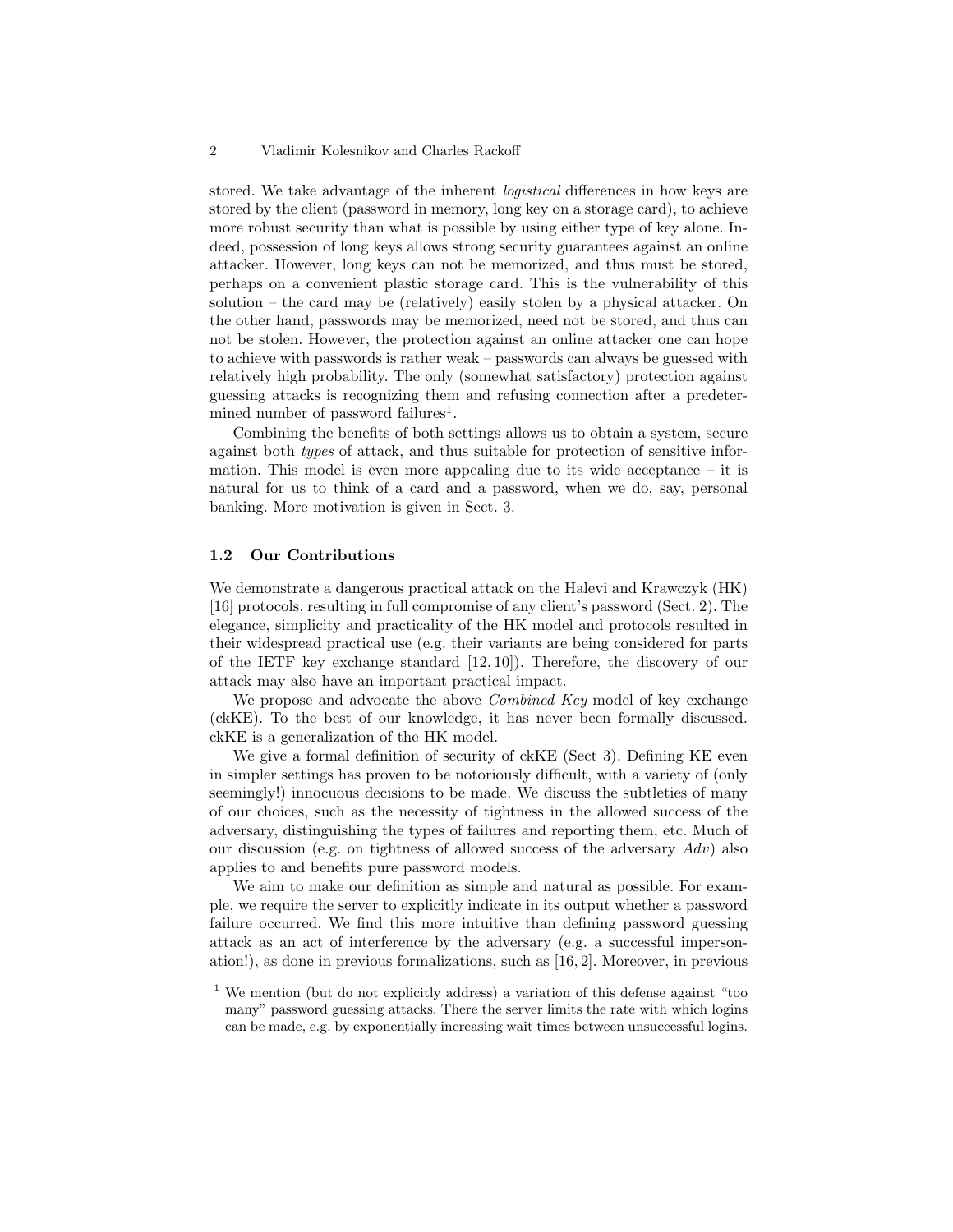formalizations, such as  $[16, 2, 5]$ , the attacks are accounted by the environment; the server may not even "know" they occurred (e.g. in case of successful impersonation), which makes attack recognition in practice less intuitive. We also find the game style of definitions (used in this paper) generally simpler and less prone to error than the simulation style (see discussion on the style of definition in Sect. 3.1 for more details).

We discuss unique security features available in ckKE "for free", such as the possibility of protection against the following Denial of Access (DoA) attack. Adv, attacking a player P, tries to connect to P's partner Q, using any password pwd. If pwd is correct, Adv wins; if not, Adv continues until he wins or Q refuses to connect to  $P$ . Then a legitimate  $P$  can no longer connect to  $Q$ . This easy to mount attack is unavoidable in any password-based setting (including HK) and is highly disruptive. We are not aware of the prevention of this attack being previously formalized. We formalize this attack and show how to prevent it in our model.

Finally, we give a very simple and efficient two flow KE protocol and prove its security (Sect. 4). An important feature of our protocol is that its flows are independent of each other, and thus can be sent in any order (or simultaneously), allowing for more flexibility and round efficiency.

#### 1.3 Related Work

The problem of key exchange has deservedly received a vast amount of attention (e.g. [11, 3, 18, 1, 20, 8, 9]). The more complicated setting of pure password-based KE (pwKE) was first considered by Bellovin and Merritt [4]. Formal definitions (and protocols) in this setting were given by Bellare, Pointcheval and Rogaway [2], Boyko, Mackenzie and Patel [6], Goldreich and Lindell [13], and, recently, by Canetti et al. [7], as well as by many others.

Most relevant to our work is the problem of password-based KE in the asymmetric client-server setting, where the client has a password and the public key of the server. The question of resistance to off-line password-guessing attacks in this setting was first raised by Gong, et al. [14]. Later, Halevi and Krawczyk [16] formalized the notion of one-way password authentication in this setting and gave very simple and efficient protocols realizing it. They also extended their protocols to achieve key exchange with mutual authentication and perfect forward secrecy. The HK model is much simpler than the pure password model. The work of HK was the inspiration of our paper.

Further, Boyarsky [5] criticised the protocols of the earlier version [15] of [16] and suggested his own formalization of the same model. He showed several ways to amend a variant of protocols of [15] to satisfy his definition. We stress that he does not criticize protocols of the later version [16] we are considering.

Pinkas and Sander [19] consider heuristic approaches to securing passwordonly based authentication. They increase the cost of password-guessing and DoA attacks by using reverse Turing tests (RTT), that is, problems that are easy to solve for humans, but not for computers. We approach a different problem. In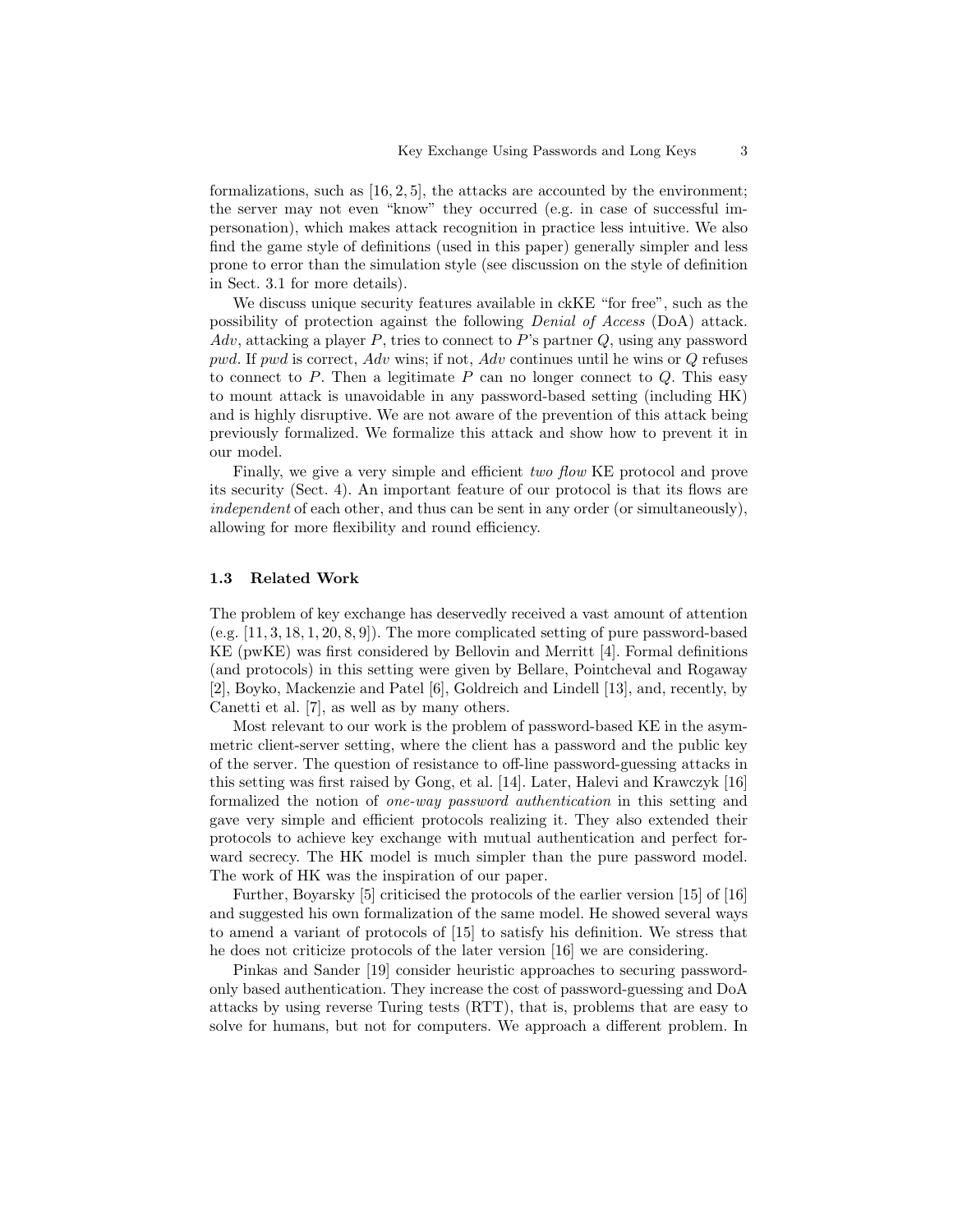particular, RTT techniques can not increase security of a particular client against a determined attacker.

# 2 Attacking the Protocols of Halevi and Krawczyk [16]

Halevi and Krawczyk give four versions of their protocol (suitable for different tasks: password transmission, one-way authentication, and key exchange in two settings). Three of the four versions (with the exception of the Encrypted Password Transmission protocol) are (similarly) affected. We demonstrate our attack on their key exchange protocol.

**The Halevi-Krawczyk protocol.** Let S be a server with the public key  $pk_S$ , and p be the password shared between S and the client C. Let function  $f(\cdot;\cdot)$  be one-to-one on its components, i.e. for every fixed strings p, x, functions  $f(p; \cdot)$  and  $f(\cdot; x)$  are one-to-one. Let  $E = (Gen, Enc, Dec)$  be a CCA2 secure encryption scheme.

Construction 1 (The Halevi-Krawczyk Mutual Authentication and Key Exchange Protocol  $(\Pi_{HK})$ )

| $pick\ a\ none\ n$        | $n, pk, s \rightarrow$                             | verify $pk_S$              |
|---------------------------|----------------------------------------------------|----------------------------|
|                           |                                                    | pick random long key $k$   |
|                           | $\leftarrow C, n, Enc_{pk_S}(k, f(p; C, S, k, n))$ |                            |
| <i>decrypt</i> and verify |                                                    |                            |
| $y := PRF_k(n, S, C)$     | $y \rightarrow$                                    | check $y = PRF_k(n, S, C)$ |
| set $K = PRF_k(y)$        |                                                    | set $K = PRF_k(y)$         |

The "decrypt and verify" step outputs "FAIL" if the encryption is invalid or the received value of  $f$  does not match what  $S$  computes himself. The nonces must satisfy the only requirement that they never repeat.

**Our Attack** exploits the structure of  $f$ . We show that the conditions imposed on f are insufficient.The flaw of the proof of security of the protocol seems to be in the incorrect conclusion in Footnote 9 on p. 258 of [16]. We note that it is possible to make the proof (of security of one-way password authentication protocol) of Halevi and Krawczyk go through by additionally requiring that  $f(\cdot; C, \cdot) \neq f(\cdot; C', \cdot)$  for any unequal client names C, C'.

For simplicity, we describe our attack on a specific instantiation of  $\Pi_{HK}$ . We stress that natural variants of our attack apply to many choices for  $f$ , and for nonce strategies, as well as for other parameter settings.

Let client names and passwords be 10 bits long, and nonces be 30 bits long. For a variable V, let  $v_i$  be the *i*-th bit of V. For example,  $C = \langle c_1, c_2, ..., c_{10} \rangle$ is the name of the honest player, and  $n = \langle n_1, n_2, ..., n_{30} \rangle$  is the nonce. Let the function be  $f(p; C, S, k, n) = \langle c_1, ... c_9, c_{10} \oplus p_1, n_1, ... n_{21}, n_{22} \oplus p_2, ..., n_{30} \oplus$  $p_{10}, S, k$ . Finally, let nonces be chosen sequentially starting from 0. Note that this is a valid configuration of  $\Pi_{HK}$ .

The attack proceeds as follows. Adv creates an honest server  $S$ , an honest client C with any name  $C = \langle c_1, c_2, ..., c_{10} \rangle$ , and a bad client B with the name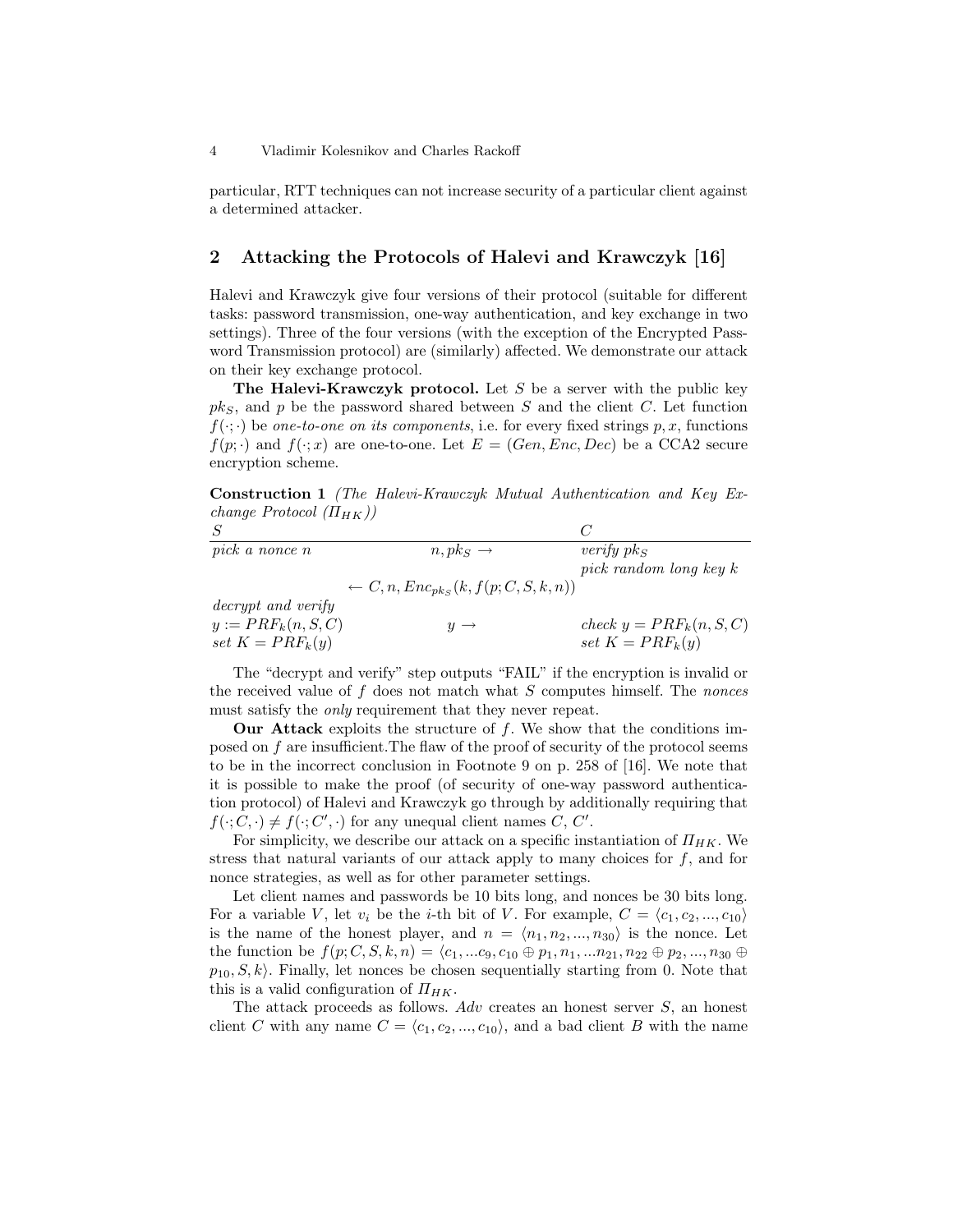$B = \langle c_1, c_2, ..., c_{10} \oplus 1 \rangle$  and a randomly chosen password  $p' = \langle p'_1, ..., p'_{10} \rangle$ . Let  $p$ be C's password. Suppose for now that  $p_1 \neq p'_1$ , i.e. passwords of C and B differ in the high order bit. Adv observes one execution of KE between  $S$  and  $C$ . Adv records the encryption e sent by C and the nonce n (for concreteness, say  $n =$ 00..00, e.g.  $n$  is the first nonce). Now,  $B$  logs into  $S$  as himself, as follows.  $S$  sends the nonce  $n' = n+1 = 00...01$ , and B replies with  $\langle B, n', e \rangle$ . Now, if S doesn't fail, the password of C is computed as  $pwd = \langle p'_1 \oplus 1, n_{22} \oplus n'_{22} \oplus p'_2, ..., n_{30} \oplus n'_{30} \oplus p'_{10} \rangle$ (since for  $i = 22, ..., 30$ , it must be that  $n_{i-20} \oplus p_i = n'_{i-20} \oplus p'_i$ ). Also, if  $p = pwd$ , then S must accept, since  $f(p';B,S,k,n') = f(pwd, C, S, k, n)$ . Thus, if S fails, pwd is eliminated from the possible passwords list.

B proceeds logging in as himself another  $2^9 - 2$  times, eliminating different passwords one by one, until S accepts and that fact determines C's password. If S does not accept after B logged in  $2^9 - 1$  times, B changes the first bit of his password with the server, and repeats the above entire attack (say, starting with a nonce ending with nine zeros), searching the other half-space. Finally, the two possible unchecked passwords can be verified by the same approach (and changing the password of  $B$ ).

We stress that there were no attempts at impersonating  $C$  or  $S$ , and all failures are attributed to  $B$ . Neither  $C$  nor  $S$  know that  $C$  was attacked, thus  $C$ 's account is never blocked. If  $B$ 's account is blocked due to failures,  $B$  can claim mistyping and restore access. Moreover, there is no need to attack from only  $B$ 's account; the attack can be easily distributed to try only a few passwords from each of many bad accounts. Again, it is easy to see that our attack is naturally generalizable to many practical instantiations of  $\Pi_{HK}$ .

On Boyarsky's [5] amendments of HK. The earlier version [15] of [16] had essentially the same protocol as [16], with the exception of the imposed requirements on the encryption scheme ([15] only required so-called one-ciphertext verification attack resistance, vs ciphertext verification attack resistance in [16]). Boyarsky [5] (independently from the revision resulting in the current version [16]) discovered the insufficiency of the weaker encryption. He gives his own formalization of the model and suggests three different amendments (see Sect. 5 of [5]) of the protocols of [15]. Boyarsky limits his consideration to the case where f is a concatenation function; thus our attack is not applicable to his protocols.

# 3 Key Exchange in the Combined Keys Model

Recall from the discussion in the Introduction that our setting (client carrying a plastic storage card and remembering a password) allows the advantage of robustness, that is graceful degradation of security in case one of the two types of keys is compromised. In particular, if the client's password is compromised, the security of KE should not suffer. On the other hand, if the card is compromised (e.g. copied), the remaining security should be that of the HK password model.

On resistance to server compromise. Halevi and Krawczyk briefly discuss resistance to insider attacks, i.e. attacks by rogue server employees who have access to some, but not all, private information stored on the server (see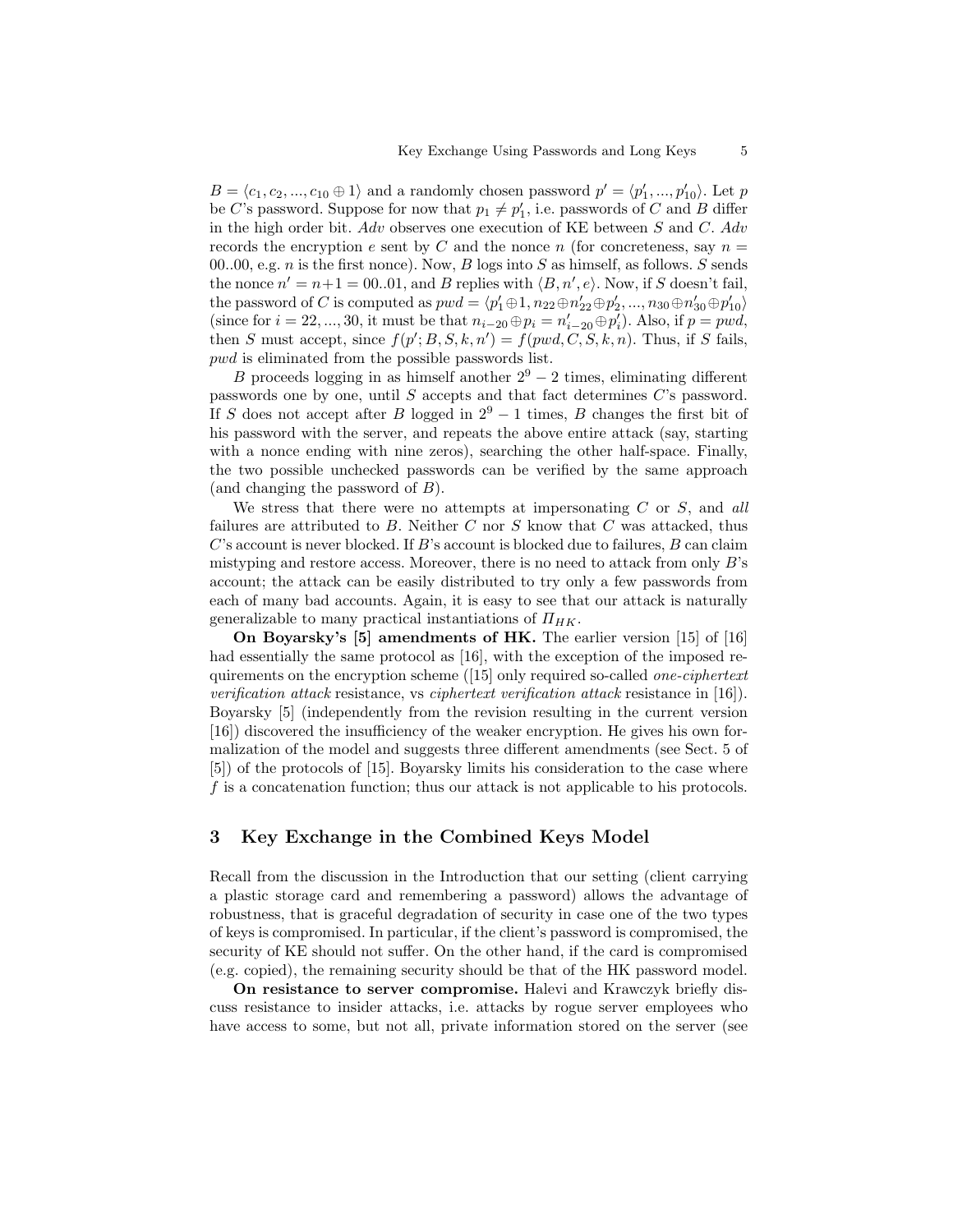Sect. 3.3 in [16] for discussion of heuristic defense approaches). As another advantage of our setting, we mention that it allows stronger protection against server compromise. For example, public/private key pairs for each client  $C_i$  can be set up and used appropriately. Of course, an attacker who steals all the server data would now be able to successfully pose as the server. However, he can be prevented from posing as a client, as long as the client's private key remains secret. We note that such protection will require significant additional complexity of the definition and the protocol, and we leave it outside the scope of this paper. Therefore, as do Halevi and Krawczyk, in our exposition we assume that the server is secure, and his private information is never compromised.

On Denial of Access (DoA) attacks resistance. Recall that in the HK (and also in the pure password) setting, security critically depends on the ability of servers to suspend clients' accounts if there are "too many" password failures. At the same time, it is all too easy for  $Adv$  to cause them, making systems unusable by a trivial and easily mounted attack. In our combined key setting, it is natural to introduce protection against such DoA attacks. This can be done by requiring that polytime attackers can not cause password failures (and thus account suspension) without possession of long keys, stored on the card of the client. Of course, Adv may attempt attacks even without having the long keys, and furthermore, such attacks may be noticed by the servers. However, it is not hard to ensure that Adv does not learn anything from such attacks. This can be done, for example, by server first verifying possession of the long key (e.g. in form of a MAC), and immediately failing, if such verification failed. Then Adv does not learn anything about *pwd*, since it was not even used by the server. Therefore, such password guessing attacks are not a threat, and can be ignored. We formalize resistance to DoA attacks in our definition.

In our view, the main reason for using two types of keys is the two qualitatively different layers of protection against compromise. DoA resistance, although an important bonus, may not alone justify the cost of long key storage and management.

The reader may ask why one can't simply do two KE's in the two relevant models (one with parties sharing long keys, and the HK model) and combine the keys to obtain a KE protocol in our model. There are a number of issues to be addressed there. Firstly, a definition of security has to be given anyway – which is the bulk of our work. Secondly, natural ways of combining the two KE protocols (such as establishing a secure session using long keys, and sending the password over it) result in less efficient protocols.

#### 3.1 Pre-definition Discussion

We start by briefly recalling the general setting for KE. There is a number of players (in our case, they are divided into two types – clients and servers) who have associated credentials, and pairs of whom may have shared common information. We think of a player as an *identity*, which may have many *instantiations*. Whenever a player  $P$  wishes to talk to another player  $Q$ , an instance of  $P$  is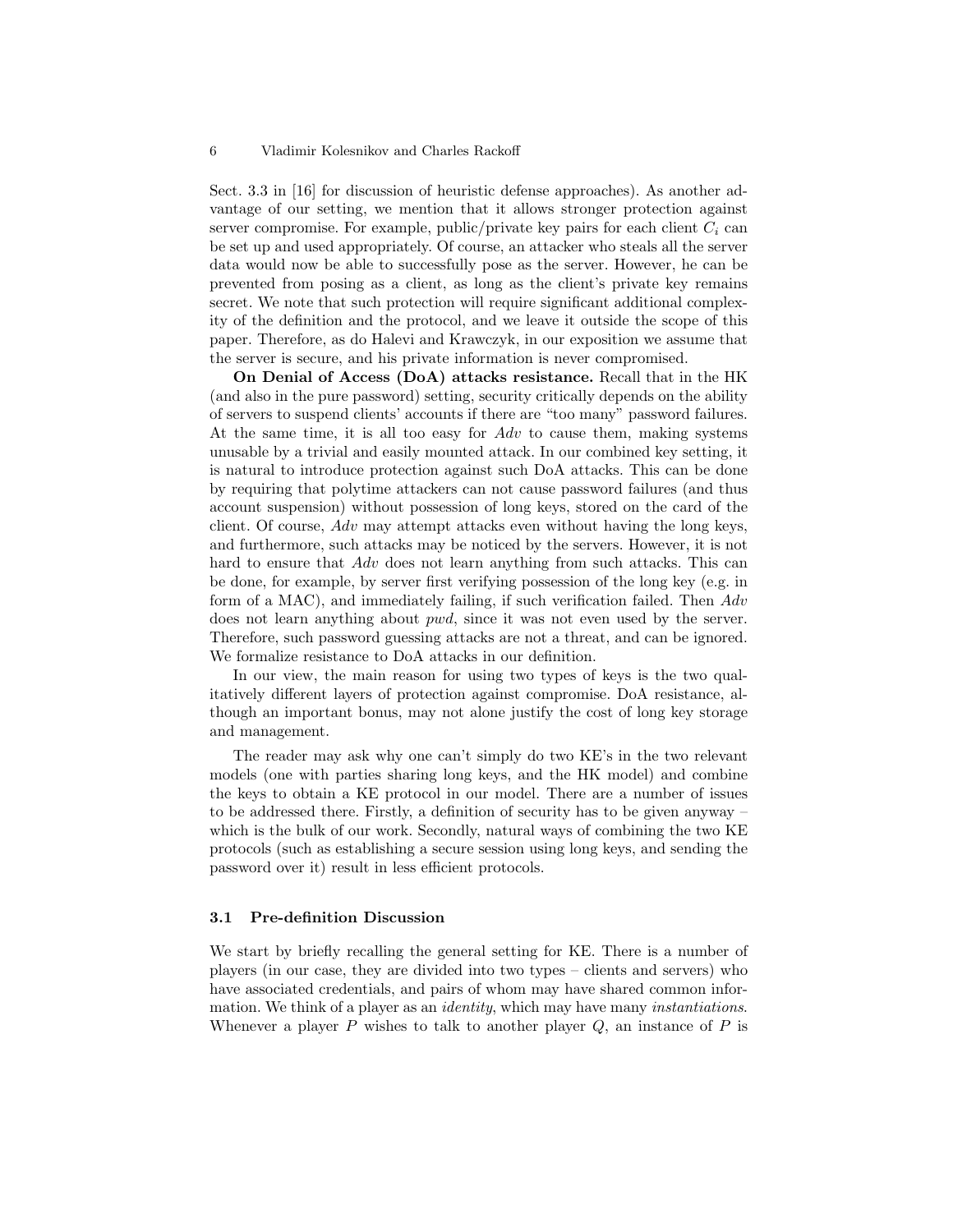created with the required credentials passed. Thus an instance can be thought of as a participant of a particular conversation.

It is convenient to separate the notions of identity and instance for several reasons. Firstly, it is easier to talk about the independence of instances. Independence is highly desirable to avoid maintaining state and worry about communication and synchronization between instances. Secondly, a need often arises to have several channels of communication open between two or more parties simultaneously. Then the notion of instance makes it easier to implement and model concurrent executions of KE by a player.

We do not discuss how a player  $P$  knows that he wants to talk to a player Q. This may be done as part of previous (possibly insecure) communication, scheduled to happen at some predetermined time, or be requested by a higher level protocol. We give Adv the power to initiate conversations between players to model all possible scenarios.

Our goal is to enable a secure conversation, or session, between the instances of two players. Key exchange provides corresponding pairs of participants with matching keys that can be used for securing their communication. Of course, the keys of honest parties must appear random to the adversary  $Adv$ , and  $Adv$ must not be able to cause instances to match up in an inconsistent way<sup>2</sup>.

To formalize the latter requirement, we need to define the notion of partners – instances who end up having a (n intended) conversation. We use session IDs (SID) to partner instances of players. There are several ways of using SID for this purpose, and we choose what we find to be the most natural – requiring each party that output a key to have an additional output sid. The other ways (e.g. requiring sid to be an input to parties, or requiring existence of a partnering function) seem to be less intuitive. We note that many natural protocols can be naturally modified to produce session ids. The sid output is not necessary in real protocols; it is only used for the purpose of defining and analyzing security of KE protocols.

**Definition 1.** (KE Partners) Let P be a player. We denote by  $P_i$  the *i*-th instance of P. We write  $P_i^Q$  to emphasize that  $P_i$  intends to do KE with (some instance of) player Q. We say that an instance  $C_i^S$  of a client C and an instance  $S_j^C$  of a server S are partners, if they have output the same session id sid.

Note that no two instances are partners when they are created; they may become partners once they've executed their KE protocols. We stress that  $P_i$ and  $P_i^Q$  refer to the *same* instance of P. We may omit the superscript in  $P_i^Q$ , when it is clear from the context.

**Mutual authentication** (MA) is an assurance that, if  $P_i^Q$  successfully completed and output a key, there must have been a  $Q_j^P$  "communicating" with him. We choose not to require it, because it can be achieved at the cost of two additional "key confirmation" flows (and refreshing the session key). Moreover,  $P_i^Q$ can never be sure that  $Q_j^P$  "is there" anyway, since  $Q_j^P$  may go offline at any

 $2$  We note that  $Adv$  can cause confusion by mismatching instances of players and making them output *unrelated* keys. We don't regard this as a problem.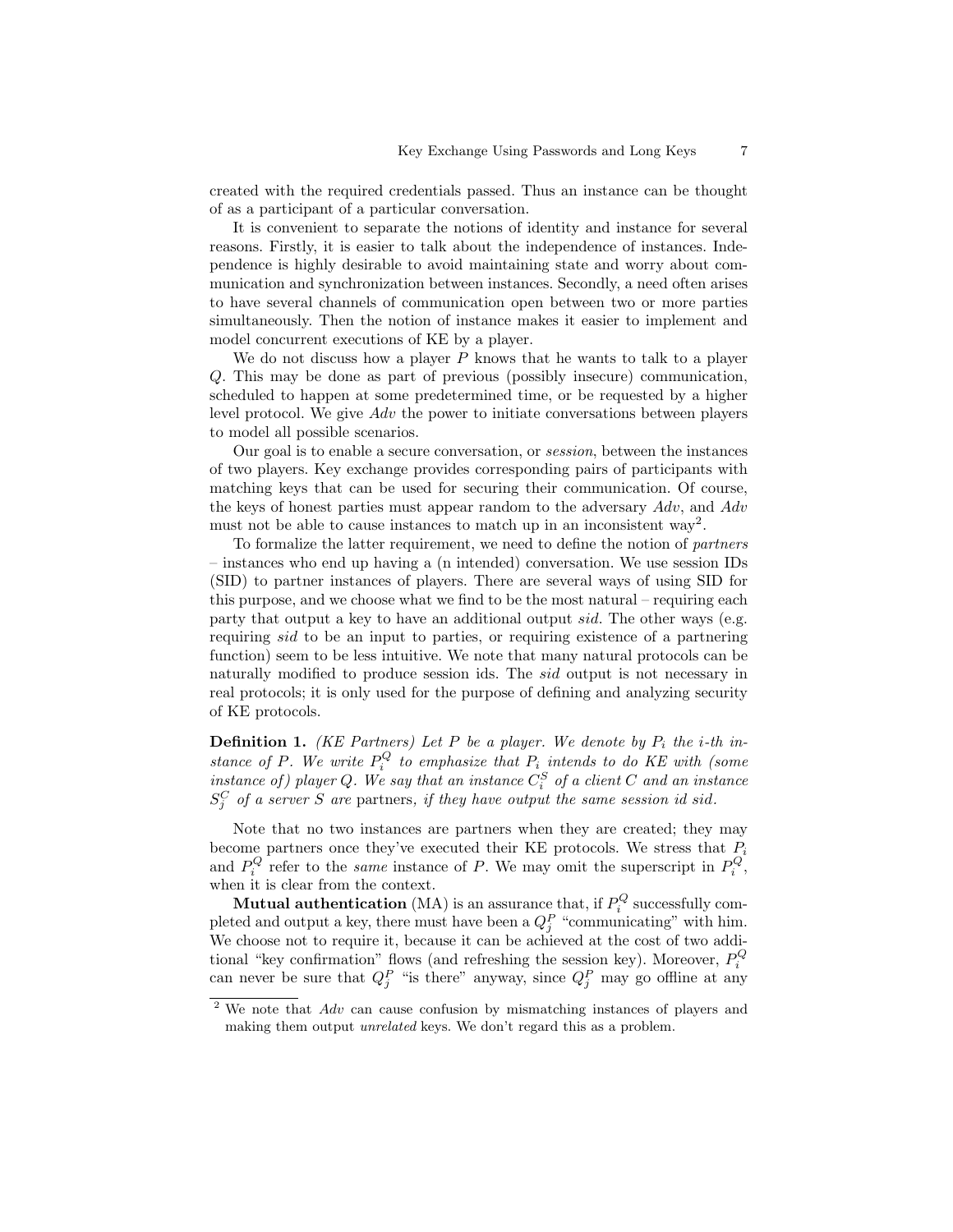time. Note, it is rather common and accepted to not require explicit mutual authentication for these reasons (e.g. [7]). Further, if we required MA, we must use a special ⊥ output symbol to denote failure. In our definition we allow ⊥, but don't insist on its use.

On the notions of attacks and failures. We first note that a special kind of failure – the *password failure* – must be introduced in our model to allow protection against DoA attacks. Intuitively, if Adv's attack is such that the act of failure of the server may reveal some information about the client's password, then such failure is a password failure.

A natural approach to define adversary's ability to attack the system is by counting password checking attempts. However, it is less natural to define what an "attempt" is. Indeed, previous works on password-based key exchange (e.g.  $[16, 2]$  define "attempt" essentially as the act of  $Adv$ 's interference with the exchange of messages between two parties. However, it is less clear, for example, whether an act of Adv changing an insignificant bit of a message or an act of successful impersonation is such an attempt. Moreover, previously, the number of attempts was counted not by the server instances (they are not required to "know" whether a password guessing attack occurred), but by the environment.

An important feature of our definition is that servers themselves determine when, whether and what type of failure occurred. This explicates the notion of a failed password attempt, and ensures server's ability to identify a threat and react to it. Therefore, depending on the kind of failure, we allow servers to output either a *failure* symbol  $\perp$ , or a *password failure* symbol P $\perp$ . We count password failures as P⊥'s reported by the servers, and clients accounts are suspended (to prevent further password guessing) based solely on that information and a predetermined threshold  $q$ . Therefore, a misidentification of an attack by the server is an omission of the protocol (opening a possibility of either password checking or DoA attacks), and we deem such protocols insecure.

We note that previous definitions, such as those of  $[16, 2, 5]$ , can be similarly amended to ensure "explicit authentication" by additionally requiring that the server output P⊥ when he thinks a password attack has occurred. However, as discussed above, it seems to be cleaner to use the server's output as the only criterion for determining whether such an attack took place. Further, to ensure that the server does not misidentify the attacks, his output would need to be incorporated into the definitions, further complicating them.

The use of smart cards vs storage cards is briefly discussed in Sect. 4.

On the style of definition. As mentioned earlier, we prefer the game style of KE definitions in this paper. We find it easier to understand, since the game of the definition naturally corresponds to the actions and abilities of the adversary. We don't seem to need the complexity of simulation style definitions. An exception seems to be the very complex universally composable (UC) definitions, which can model very subtle issues such as password mistyping (see [7] and discussion in Sect 3.3). In addition to their complexity, UC-secure protocols currently are significantly less efficient than protocols in other frameworks. From another point of view, it is highly desirable to have different styles of de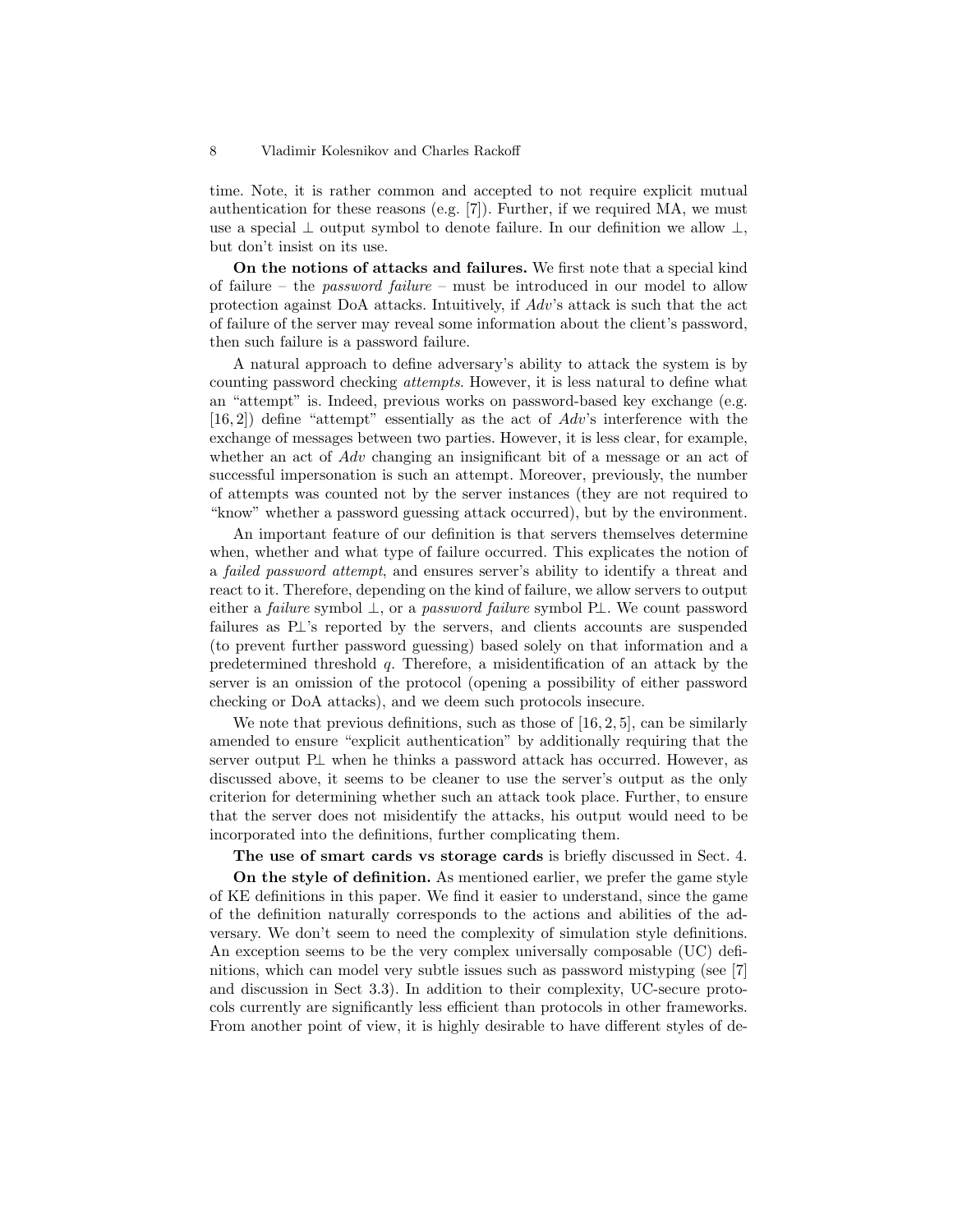finitions to discuss their relative strengths and, hopefully, prove equivalence in some settings.

On modelling the adversary. We consider a powerful  $Adv$ , who schedules events (such as creation of players and their instances) and controls all communications. This latter is modelled by the parties not sending messages to each other, but giving them to  $Adv$  for delivery. Adv is allowed to arbitrarily modify the messages (including dropping and injecting them) and schedule delivery. We allow Adv to create and arbitrarily initialize a polynomial number of accounts for corrupted clients. Note that in this model the actions of corrupt players need not be discussed separately from the actions of  $Adv$ , since  $Adv$  can simulate all their actions. For example, a message sent by a corrupted party can be viewed as a message injected by Adv.

Recall, Adv steals either the long key or the password of a client, and attacks one of the several security features of the protocol. We describe the (five) possible settings as games the attacker plays. (These games cover all cases – the cases that are not discussed explicitly are implicitly covered by stronger settings.)

Game  $KE_1$  models the most complicated setting where  $Adv$  stole the long key of the client, and is attacking a server (that is trying to distinguish server's session key from random). This is the only game where  $Adv$  can benefit from guessing a password. Thus, in KE<sub>1</sub> Adv is allowed a limited number of P $\perp$ 's.

Game  $KE_2$  models the setting where  $Adv$  stole the long key and the password of the client, but is attacking a client.

Game  $KE_3$  models the setting where Adv stole only the password of the client, and is attacking a server.

Game DOA models the inability of Adv to cause password failures without stealing the long key.

Game SID models the inability of Adv to cause two honest parties output different session keys, and is included for technical reasons (see discussion before the game's definition in Sect. 3.2 below).

One way to define security is to describe one adversary who, at some point in his attack, decides which of the five games above he really wants to play. However, since Adv's breaking abilities vary significantly among the games, defining allowed success of Adv in a "combined" game would be unnecessarily complicated. Therefore, we choose to describe five adversaries, each playing the corresponding game. We define the security of ckKE by inability of any of adversaries to win any of these games "too often". We note that it is possible to define the "combined" adversary model carefully, and to prove that any protocol that is secure with respect to the five adversaries would also be secure with respect to one "combined" adversary.

Liveness. Note that protocols may never terminate (e.g. when Adv cuts the communication channels). Instances may also output special failure symbols instead of  $(sid, \text{key})$  pairs (e.g. when they detect  $Adv$ 's interference). To ensure usability of KE protocols, we disallow these exceptional cases, unless Adv indeed attacks the system. Thus, we require that in the absence of an adversary, when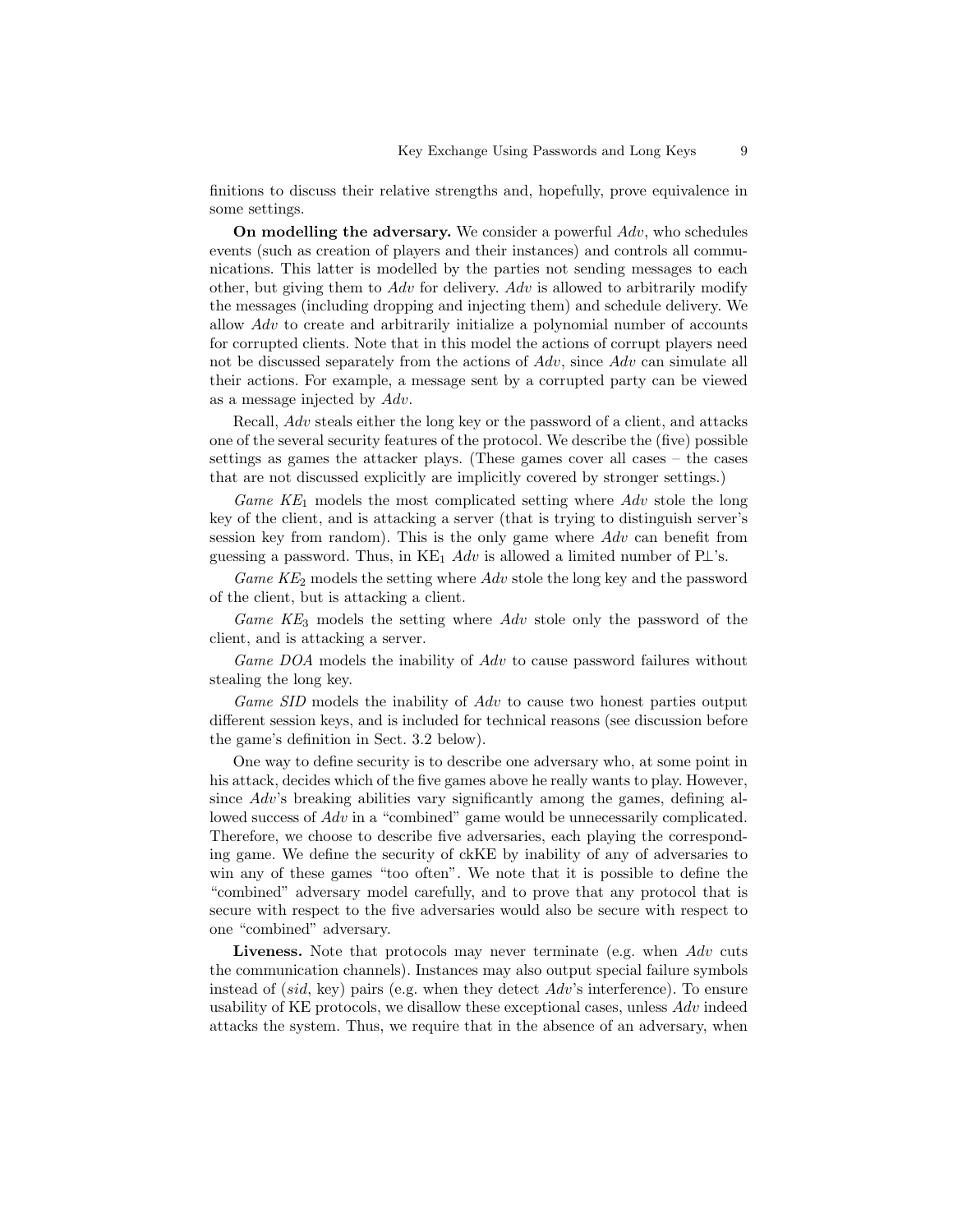processes communicate as intended, all sessions terminate, and intended partners output the same session id and key.

### 3.2 Formal Definition of Security of Key Exchange in the Combined Keys Model

Let  $n$  be a security parameter, and  $m$  be the number of bits in the password. In general, m can be a function of n; interesting cases are when  $m$  is constant or logarithmic in *n*. WLOG, say, the password domain is  $D = \{0, 1\}^m$ . All players (Adv, clients and servers) are p.p.t. machines. Recall, the notion of partnering is defined in Def. 1.

We start by presenting the KE games. Recall, the first game models the setting where Adv obtained the long key of the client, is attacking a server, and is allowed a limited number of P⊥'s.

**Game**  $KE_1$ **.** The adversary Adv starts by deterministically choosing the active attack threshold  $q \in 1..|D|$  (based on the security parameter n) and creating an (honest) server S. Adv chooses S's name; then S's public and private keys are set up, and only the public key revealed to Adv. Adv then runs the parties by executing steps 1-5 multiple times, in any order:

- 1. Adv creates an honest client C. Adv is allowed to pick any unused name for the client; the client C is registered with S, and long key  $\ell$  and password pwd are set up and associated with  $C$ . Only one honest client can be created. Adv is given the long key  $\ell$ , but not pwd.
- 2. Adv creates a corrupt client  $B^i$ . Adv is allowed to initialize him in any way, choosing any unused name, long key and password for him.
- 3. Adv creates an instance  $C_i$  of the honest client C.  $C_i$  is given (secretly from Adv) as input: his name C, the partner server's name S, the public key of S, the long key and the password of C.
- 4. Adv creates an instance  $S_j$  of the honest server S.  $S_j$  is given (secretly from Adv) as input: his name S, the private key of S, the partner client's name  $(C \text{ or } B^i)$  and that client's long key and password.
- 5. Adv delivers a message m to an honest party instance. That instance immediately responds with a reply (by giving it to Adv) and/or terminates and outputs the result (either a (sid,session key) pair or the failure symbol  $\perp$ ) according to the protocol. The server instance can additionally output the password failure symbol P⊥. If the total number of P⊥ for the honest client is equal to the threshold q, Adv becomes restricted – he can not deliver messages to any instances  $S_j^C$ .

Adv learns the output, with the exception of its session key part. Additionally, at any time Adv may "open" any completed honest instance – then Adv is given the session key output by that instance.

Then Adv asks for a challenge on an instance  $S_j^C$  of the server S.  $S_j^C$ , who has been instantiated to talk to the honest client  $C$ , must have completed and not failed. The challenge is, equiprobably, either the key output by  $S^C_j$  or a random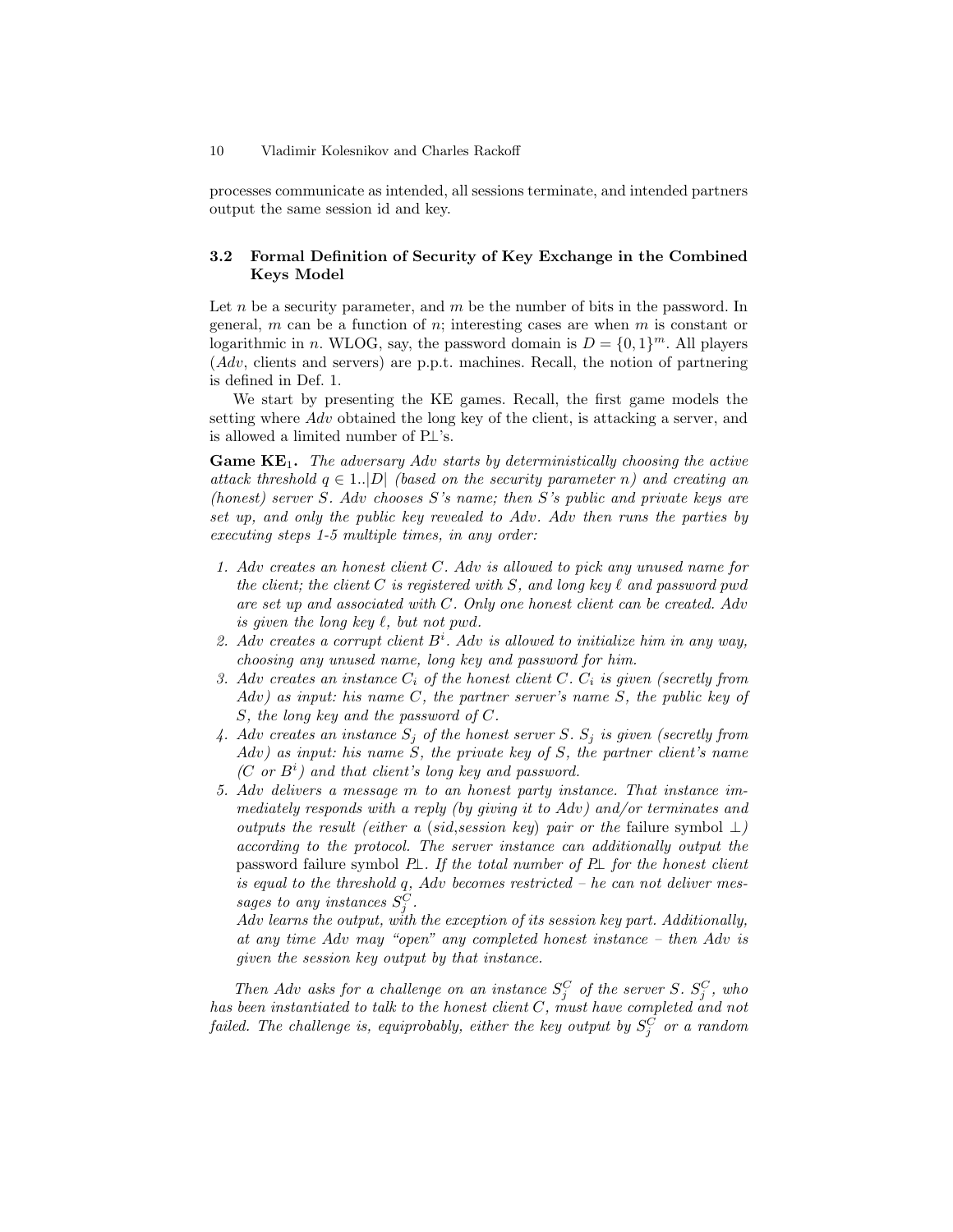string of the same length. Adv must not have opened  $S_j^C$  or a partner of  $S_j^C$ , and is not allowed to do it in the future.

Then Adv continues to run the game as before (execute steps 2-5). Finally, Adv outputs a single bit b which denotes Adv's guess at whether the challenge string was random. Adv wins if he makes a correct guess, and loses otherwise. Adv cannot "withdraw" from a challenge, and must produce his quess.

Note the following technicality of  $KE<sub>1</sub>$ . It is possible that  $Adv$  may find himself unable to complete the game. This may happen only when he had just caused the q-th P $\perp$  (and hence he is not allowed to deliver messages to servers) and he has no completed instances whom he is allowed to challenge. One way to handle this would be to require Adv flip a coin to determine whether he won or lost. We prefer to simply disallow, by this discussion, such behaviour of Adv, since the stalemate can be easily avoided by  $Adv$  having a "safety instance" complete before he risks the q-th P $\perp$ .

In all other  $KE$  games  $(KE<sub>2</sub>, KE<sub>3</sub>, SID and DOA)$  below, it is possible (and natural) to require that the knowledge of pwd does not help Adv. We thus choose to reveal the password to Adv and remove restrictions on the number of  $PL$ 's (thus removing the definition of q). These games are presented by modifying KE1. All of the above three modifications are included in all games below (and the last two are omitted in individual descriptions for conciseness).

Game  $KE<sub>2</sub>$  models the setting where  $Adv$  stole the long key and the password of the client, but is attacking a client.

**Game KE<sub>2</sub>.** This game is identical to  $KE<sub>1</sub>$ , with the following additional exceptions.

 $-$  Adv is given pwd (in addition to  $\ell$ ) and must challenge an honest client instance  $C_i^S$ , who is talking to S.

Game  $KE<sub>3</sub>$  models the setting where  $Adv$  stole only the password of the client, and is attacking a server.

**Game KE<sub>3</sub>.** This game is identical to KE<sub>1</sub>, with the following additional exceptions.

– Adv is given pwd, but not the long key  $\ell$ .

Game SID enforces a non-triviality condition, preventing parties from improperly partnering up (e.g. by unnecessarily outputting the same session ids). Recall, Adv is not allowed to challenge parties whose partner has been opened, and we need to ensure that Adv is not unfairly restricted.

**Game SID.** This game is identical to  $KE<sub>1</sub>$ , with the following additional exceptions.

- Adv is given pwd (in addition to  $\ell$ ) and does not ask for (nor answers) the challenge.
- Adv wins if any two honest partners output different session keys.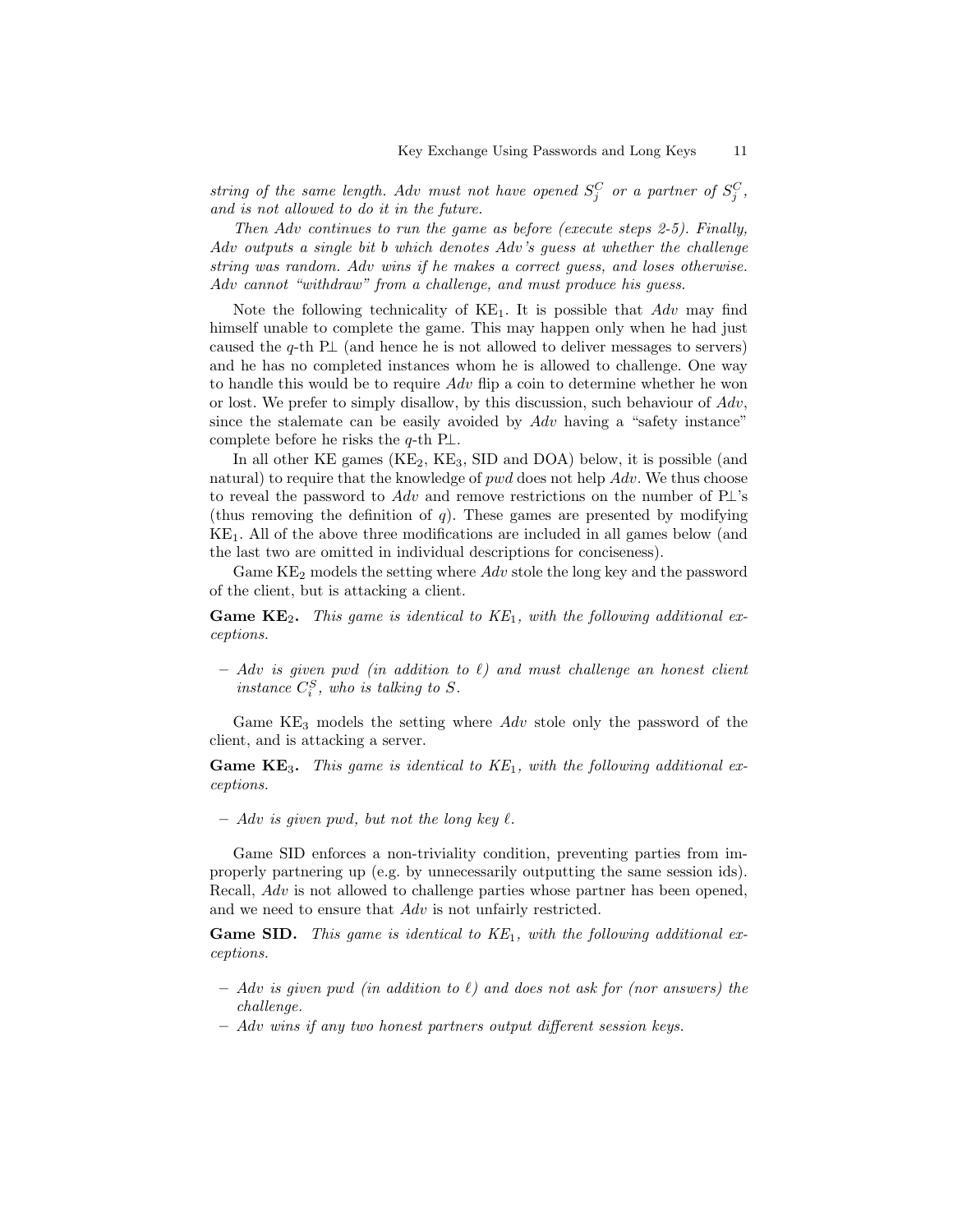Finally, game DOA models resistance to the Denial of Access (DoA) attacks.

**Game DOA.** This game is identical to  $KE<sub>1</sub>$ , with the following additional exceptions.

- $-$  Adv is given pwd, but not the long key  $\ell$ .
- Adv does not ask for (nor answers) the challenge.
- $-$  Adv wins if a server instance  $S_j^C$  outputs P $\perp$ .

Definition 2. (Secure Key Exchange in the Combined Keys Model.) We say that a key exchange protocol  $\Pi$  is secure in the Combined Keys model, if for every polytime adversaries  $Adv_1$ ,  $Adv_2$ ,  $Adv_3$ ,  $Adv_{sid}$  and  $Adv_{doa}$  playing games  $KE_1$ ,  $KE<sub>2</sub>$ ,  $KE<sub>3</sub>$ , SID and DOA, their probabilities of winning (over the randomness used by the adversaries, all players and generation algorithms) is at most only negligibly  $(in n)$  better than:

- $-1/2+\frac{q}{2|D|}$ , for KE<sub>1</sub>,
- $-1/2$ , for  $KE_2$  and  $KE_3$ ,
- 0, for SID and DOA.

KE definition for the HK setting. We note that Halevi and Krawczyk do not formally define the full notion of KE in their setting, but concentrate on the one-way password authentication of the client to the server. Because ckKE is a generalization of the HK setting and thanks to the modularity of our presentation, it is not hard to extract the KE definition for the HK setting from Def. 2. The only difference between our and the HK settings is that we additionally allow for the use of the long shared key  $\ell$ . It turns out that it suffices to remove the games that do not allow  $Adv$  to know  $\ell$  from Def. 2, to obtain a definition for the HK setting. (Of course, we also need to remove the uses of the long key  $\ell$  from the remaining games.) Indeed, it is not hard to verify that the remaining games cover all possible attacks Adv can do in the HK setting. We explicate this definition below.

**Definition 3.** (Secure Key Exchange in the HK Model.) We say that a key exchange protocol  $\Pi$  is secure in the Halevi-Krawczyk, or hybrid, model, if for every polytime adversaries  $Adv_1$ ,  $Adv_2$  and  $Adv_{sid}$  playing (amended as described above) games  $KE_1$ ,  $KE_2$  and SID, their probabilities of winning (over the randomness used by the adversaries, all players and generation algorithms) is at most only negligibly  $(in n)$  better than:

- $-1/2+\frac{q}{2|D|}$ , for KE<sub>1</sub>,  $-1/2$ , for  $KE_2$ ,
- $-0$ , for SID.

We note that although the pre- and post-definition discussion (of Sect. 3.1 and 3.3) discusses the ckKE setting, much of it applies to the HK setting as well.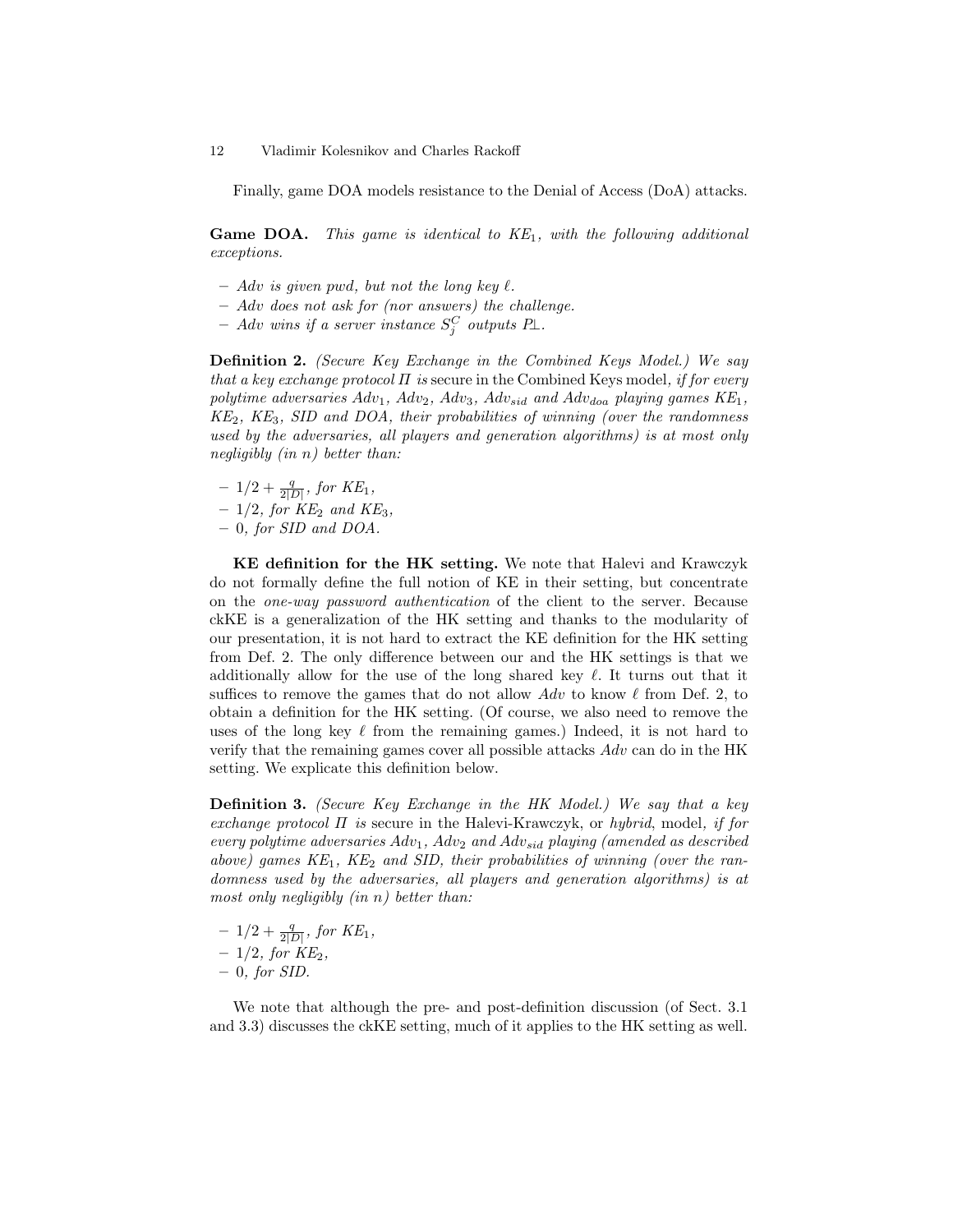### 3.3 Post-definition Discussion

On the sufficiency of only one honest server and one honest client. We note that definition of security is not strengthened by allowing Adv to create additional (good or bad) servers or good clients. The reason for this is that we assume independence in the initialization procedures of each pair of identities, and each instance is initialized only with information relevant to its partner. More detail follows.

Consider an adversary who wishes to attack a particular player – a client  $C$ or a server S. Suppose we allowed creation of additional good or bad servers. Note that initialization of a client C proceeds independently for servers  $S<sup>1</sup>$  and  $S^2$ , and, further,  $C_{i_1}^{S^1}$  has no information about  $C_{i_2}^{S^2}$ , that is not known to Adv. Therefore, creating accounts for C with more than one server and instances of C talking to them does not help  $Adv$ , since it can be simulated by  $Adv$ . On the other hand, the ability to create many clients with a server is essential, since server instances talking to different clients do share common information among themselves – the secret key of the server. In fact, we exploit that in our attack on  $\Pi_{HK}$ . Only one honest client is sufficient, however, since additional honest clients can be played by Adv. We note that had we allowed clients to possess information common to two or more servers, we would have to allow Adv to create additional bad servers.

Addressing Boyarsky's criticism of the single-user case ([5]), we note that our definition allows Adv to determine whether two honest clients have the same password, causing at least an (expected) one P⊥ on each of the two clients. However, we don't see it as a problem, since, with high probability, clients' passwords differ. Therefore, determining a large clique of users with the same password would cause a large number of system-wide password failures and not cause bigger than expected "bang for the buck".

On the order of creation of good client and revealing the long key  $\ell$ . Adv should first create the good client, and only then be allowed to see  $\ell$ . This is the way the attack works in real life. Had we reversed the order, it would be easy to construct good protocols that would be defined insecure (e.g., a server leaks some information, if the client's name is the same as  $\ell$ .)

On the allowed success of  $Adv$  in  $KE<sub>1</sub>$ . Consider the success an adversary can always achieve (and therefore must be allowed in our definition). After  $q$ queries, Adv can guess the password with probability  $q/|D|$ , and if he fails to guess it, he can distinguish the key from random with probability 1/2. Therefore, we should allow Adv's probability of success of at least  $\frac{q}{|D|} + \frac{1}{2}$  $\frac{|D|-q}{|D|}=\frac{1}{2}$  $\frac{q+|D|}{|D|} =$  $rac{1}{2} + \frac{q}{2|D|}$ .

On independence of the states of instances. In our model, there is no global information, and state is not preserved between executions of instances of players. Therefore, for example, it is not possible for an instance to know exactly how many P⊥'s occurred. Nevertheless, some communication and preservation of state can be achieved with the help of the adversary, as follows. The private key of S now additionally includes an n-bit MAC key  $k_M$ . Whenever  $S_j$  wants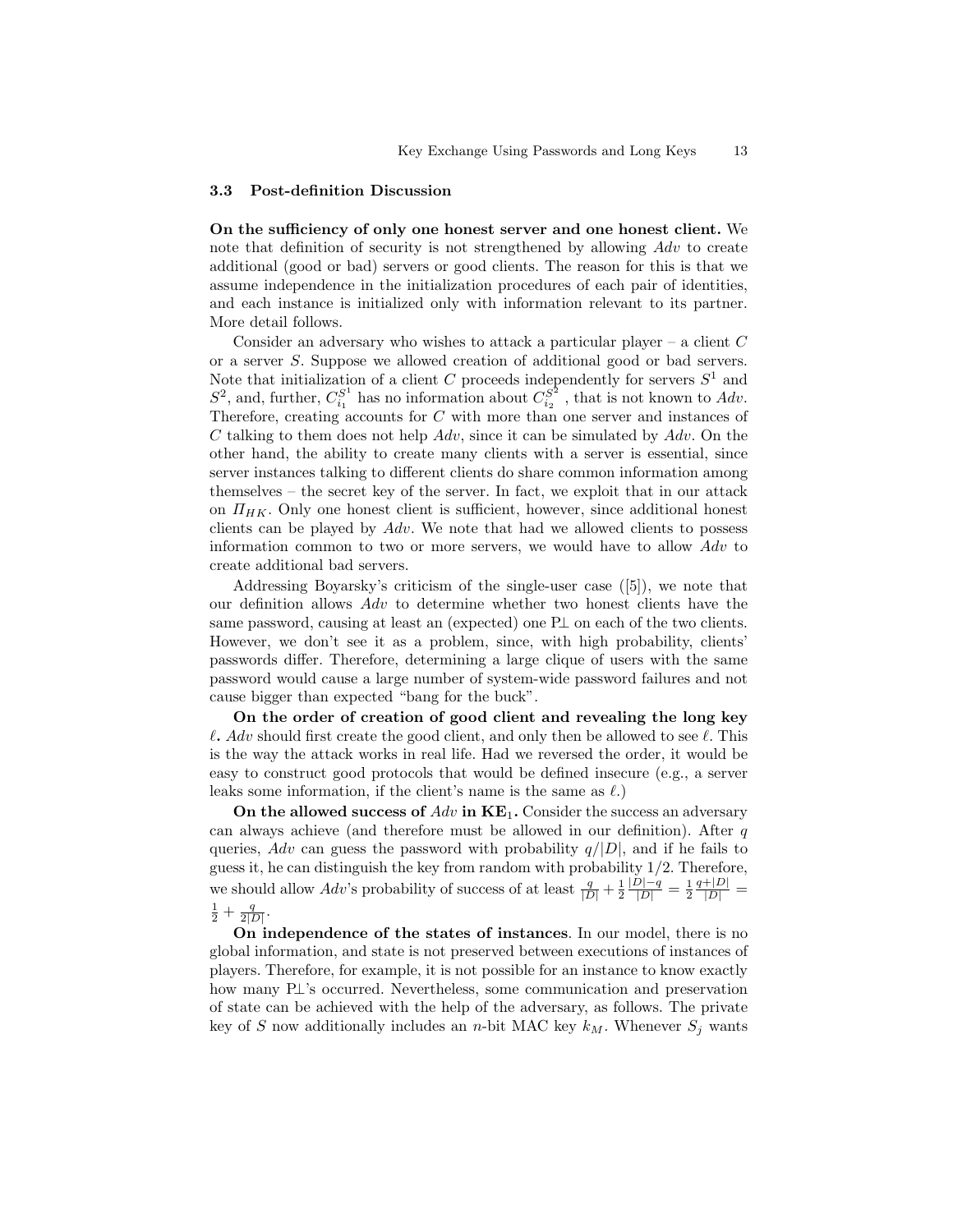to publish a message m, he gives  $(m, MAC_{k_M}(m))$  to Adv. The server's protocol has an optional field in one of the expected messages.  $S_j$  only accepts the properly MAC'ed messages in that field (this is essential, so that Adv cannot forge messages). We stress that communication may only happen if it is in the interest of Adv. Therefore, it can not be used to increase security of protocols, but mainly to uncover weaknesses of definitions (see example in the next topic).

On continuing the game after  $q \mathbf{P} \perp$ 's. In the real world, at least ideally, after q P⊥'s, the server knows there is an attack on C, and will not accept new connections and will terminate all incomplete instances. How should we model this in our KE games? Although S may have cut communication with  $C$ , old sessions may still exist, and we need to ensure that they remain secure. That is why we allow the game to continue as before, but disallow sending messages to the server instances after  $q \mathrm{PL}$ 's occurred.

Observe that once Adv got the challenge, "trying" another password may not help him much. Therefore, in particular, it is crucial to allow to challenge instances after q  $PL$ 's occurred.

It is not hard to design a concrete protocol demonstrating the necessity of our choice. Take a secure protocol  $\Pi$ . Modify it as follows to obtain  $\Pi'$ . Once a P $\perp$  of an honest client C occurred in the game (see above discussion on independence of states), in all future sessions with instances of  $C$  the all-zero session key is chosen with fixed small, but non-negligible probability (say  $prob = \frac{1}{|D|^3}$ ). Clearly, this is a bad protocol, since after performing only one active attack, an attacker certainly breaks into one of the next few sessions. However,  $\Pi'$  would be deemed secure according to the definition, if  $Adv$  is not allowed to challenge after q  $PL$ 's (this is because Adv is allowed only one challenge, and he does not know which is the weak session. The expected advantage of  $Adv$  is less than what he gets from the  $q$ -th password try.)

On the necessity of tightness in defining the allowed success of Adv. Note that for every non-negligible slack allowed in  $Adv$ 's success, there is a natural variant of  $\Pi'$  above, deemed secure by such definition. While one may be tempted to not be very careful in denying  $Adv$  "a few extra password tries",  $\Pi'$ has a much more dangerous vulnerability, which really should be prevented. We remark that in the password-only setting, if an indistinguishability of challenge based security definition does not require tightness, a simpler variant of  $\Pi'$ , where players *always* output an all zero key with sufficiently small (yet nonnegligible) probability, would be deemed secure.

On clients mistyping the passwords. How should we model the case when an honest client mistypes the password and causes P⊥? Consider the following protocol. Take a secure protocol, and modify it, so that  $S_j^C$  reveals  $\ell$  once P⊥ occurred. It is easy to see that the new protocol remains secure in our definition, since we implicitly assume that  $C$  never mistypes the password. Indeed, in our definition, if a P⊥ occurred, it must have been caused by  $Adv$ . Since  $Adv$  cannot cause P⊥ without possession of  $\ell$ , it is OK if  $S_j^C$  reveals  $\ell$ . However, intuitively, we would not want to call such a protocol secure.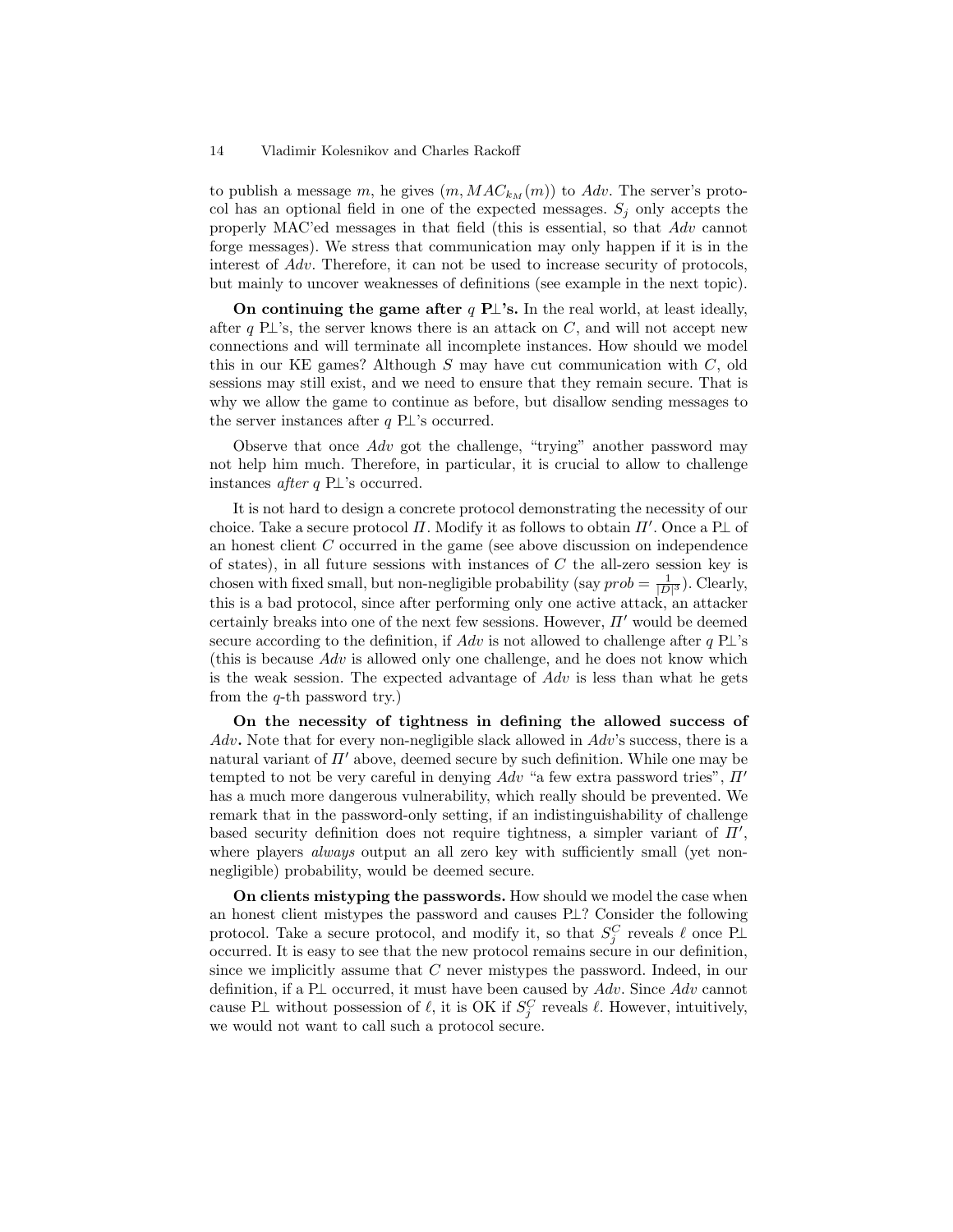The only way to formally address the issue in our model is to allow C to mistype the password. A natural first idea is to allow  $Adv$  to instantiate clients with the password of his choice. However, it is not clear that this models real life – most often clients mistype their passwords to something related. Further, this would not address the protocol that reveals  $\ell$  if the pwd is mistyped as  $pwd + 1$ , or, more generally, if the pwd is mistyped as a function of pwd.

A natural next idea is to instantiate clients with the password being  $f(pwd)$ , where the deterministic function  $f$  is specified by  $Adv$ . Only such an  $f$  that does not allow to check more than one password at a time may be allowed, and therefore strong restrictions on f are necessary. Indeed, setting  $f(pwd) = 0$  on the first half of password domain D, and  $f(pwd) = pwd$  on the second half, allows  $Adv$  to check half of password domain in one try. Restricting  $f$  to be a permutation does not work either, since applying such  $f$  allows to check whether  $pwd$  is a fixed point of f. Therefore functions f that have more than one or fewer than  $|D|-1$  fixed points are not allowed. At the same time, it is not hard to see that functions with 0, 1,  $|D|-1$  or  $|D|$  fixed points do not allow Adv to check more than one password at a time when server is running a secure protocol, and thus may be allowed in our definition. Indeed, a function with 0 fixed points always causes  $S_j^C$  to P⊥; one with 1 fixed point  $fp$  always causes P⊥, unless  $p = pwd$ , and thus allows to check precisely one password; one with  $|D|$  fixed points (identity) never causes P⊥; one with  $|D| - 1$  fixed points always succeeds, unless pwd is the non-fixed point, and thus allows to check precisely one password.

At the same time, the most natural mistyping functions (e.g. confusing the order of digits) do not satisfy the requirements on  $f$  and do help the adversary (e.g. Adv can quickly test if the pin consists of the same decimal digits). More generally, Adv may infer a lot from simply observing a large volume of traffic, noting the patterns of honest clients mistyping their passwords, and matching them with expected patterns. However, it is not clear how to analyze this advantage, so we choose not to include password mistypes in our model at all, with the understanding that protocol designers take this discussion into account.

This subtlety also arises in KE in the pure password model, when passwords need not be chosen uniformly from D. Indeed, let  $D_1 \subset D$  be all elements of D that end with a 0, and  $pwd \in D$  is chosen uniformly from  $D_1$ . Then a protocol  $\Pi$ that reveals pwd iff pwd is mistyped only in the last digit, would be secure under a natural definition that does not allow mistyping. This is because pwd would not be revealed, unless Adv already had tried it. At the same time, such protocol  $\Pi$  should not be deemed secure. We note that the recent definition of password based KE in the complex Universal Composability model ([7]) addresses the issue of mistyping by allowing the environment both choose and type passwords.

On reporting failures to  $Adv$  immediately after failing. Consider a modification of  $\Pi_{HK}$ , where, upon a password failure, the server does not report it to Adv, but produces a random key and simulates successful completion of KE. This change would have prevented our attack of Sect 2. However, the achieved security would be illusory, since, in practice, it is hard to simulate successful completion well. Indeed, the fact of P⊥ must be somehow registered and used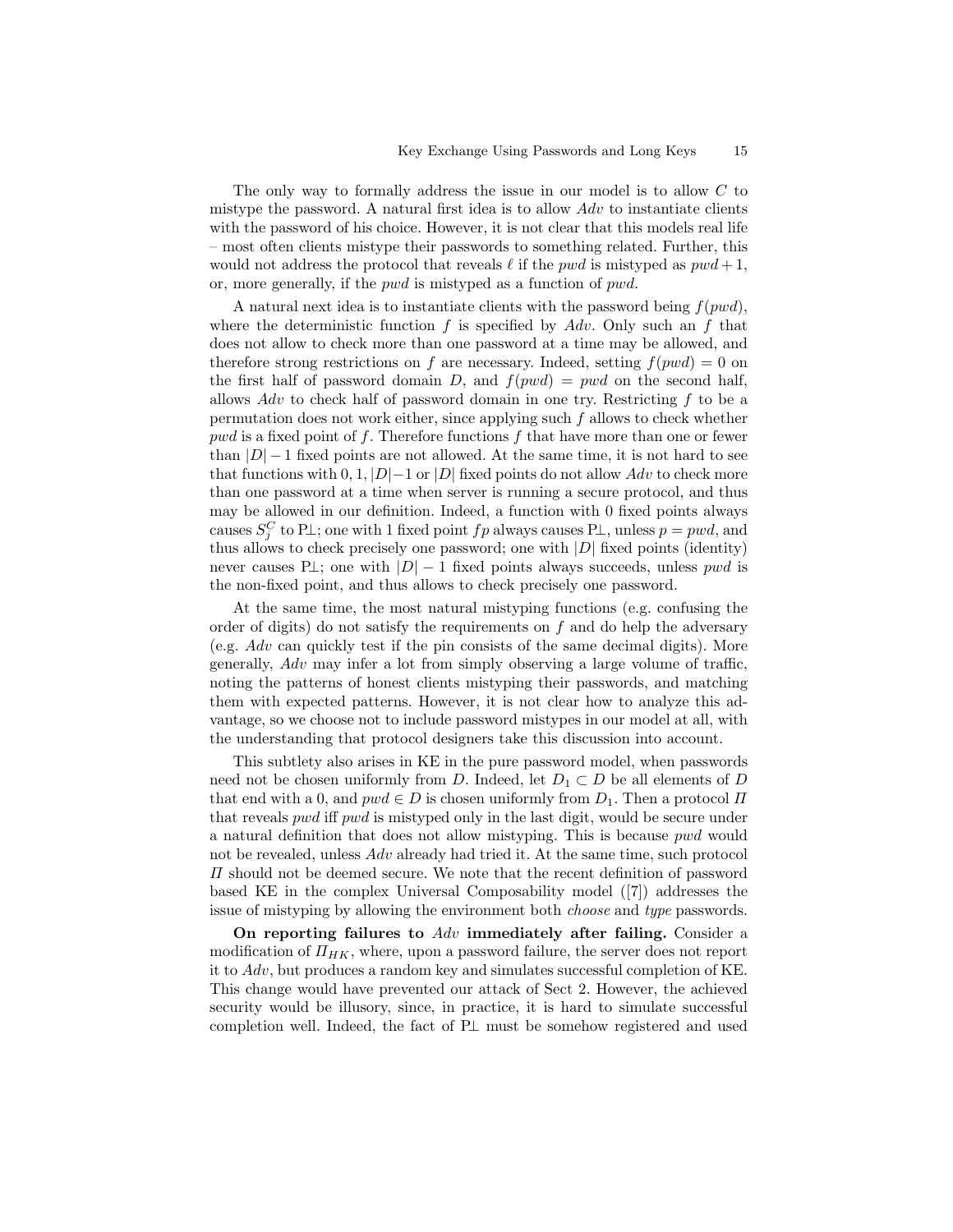by  $S$ . This changes the state of  $S$  (in particular, the counter of active attacks is incremented). Since C can login after  $q-1$ , but not after q P⊥'s, Adv is able to infer some information about  $S'$  outputs. To account for such "side channels", we require that players don't have private failure outputs (either  $\perp$  or P $\perp$ ), and Adv is informed of failure as soon as it output. Note that this discussion relates to the Additional discussion in Sect. 2.1 of [7], where the authors argue that  $Adv$ need not know whether the passwords of two honest partners matched.

To further illustrate this point, suppose  $S_i$  at some point "knows" he is going to output P⊥, that is,  $S_j$  entered a state from which all execution paths lead to outputting P⊥, and Adv learned this fact. Suppose  $S_j$  does not terminate yet, but is waiting to receive another message. Then Adv can delay the delivery of the message indefinitely,  $S_j$  would never report P⊥, and we don't count it. In particular, adding an extra round of communication to a secure protocol  $\Pi$ , in which parties say whether they failed, makes  $\Pi$  insecure. This is consistent with our desire to force a server to correctly and timely report active attacks.

### 4 Our Protocol

Let  $n$  be a security parameter. To simplify discussion, we present our constructions with the domains and ranges of PRFG and MAC equal to  $\{0, 1\}^n$ . Let  $E = (Gen, Enc, Dec)$  be a CCA2 secure public key encryption scheme, F:  $\{0,1\}^n \times \{0,1\}^n \mapsto \{0,1\}^n$  be a PRFG, and  $MAC: \{0,1\}^n \times \{0,1\}^n \mapsto \{0,1\}^n$ be a message authentication code. Let  $N_C$  be the name of the client C, drawn from  $\{0,1\}^n$ . Shorter names can be used for efficiency, if desired.

Consider the following KE protocol  $\Pi$ , with two types of players, a server S and a client C who have secretly agreed on a password  $pwd \in_R D$ , a long secret key  $\ell \in_R \{0, 1\}^n$ . Also, S has generated public/private key pair  $(pk<sub>S</sub>, sk<sub>S</sub>)$ , and gave  $pk_S$  to  $C$ .

**Construction 2** (KE in the Combined Key Model  $(\Pi)$ .)

| $S^C$                                   |                                                              | $\bigcap^S$                           |
|-----------------------------------------|--------------------------------------------------------------|---------------------------------------|
| choose $r \in_R \{0,1\}^n$              |                                                              | choose $k \in_R \{0,1\}^n$ ,          |
|                                         |                                                              | set $\alpha = Enc_{pks}(N_C, pwd, k)$ |
|                                         | $r \rightarrow \cdots \leftarrow \alpha, MAC_{\ell}(\alpha)$ |                                       |
| verify $MAC_{\ell}(\alpha)$ and $N_C$ ; |                                                              | output                                |
| if fail, output $\perp$ and halt        |                                                              | $K = F_k(r)$ , $sid = (r, \alpha)$    |
| <i>verify</i> pwd:                      |                                                              |                                       |
| if fail, output $P\perp$ and halt       |                                                              |                                       |
| else output                             |                                                              |                                       |
| $K = F_k(r)$ , $sid = (r, \alpha)$      |                                                              |                                       |

WLOG, we assume that all protocol messages are formed properly (i.e. values are drawn from the appropriate domains, etc.). Then a client instance never fails, while a server instance may. Note that Adv may cause non-partnered parties to output unrelated keys. This is not a problem (see Sect. 3.1 and Footnote 2).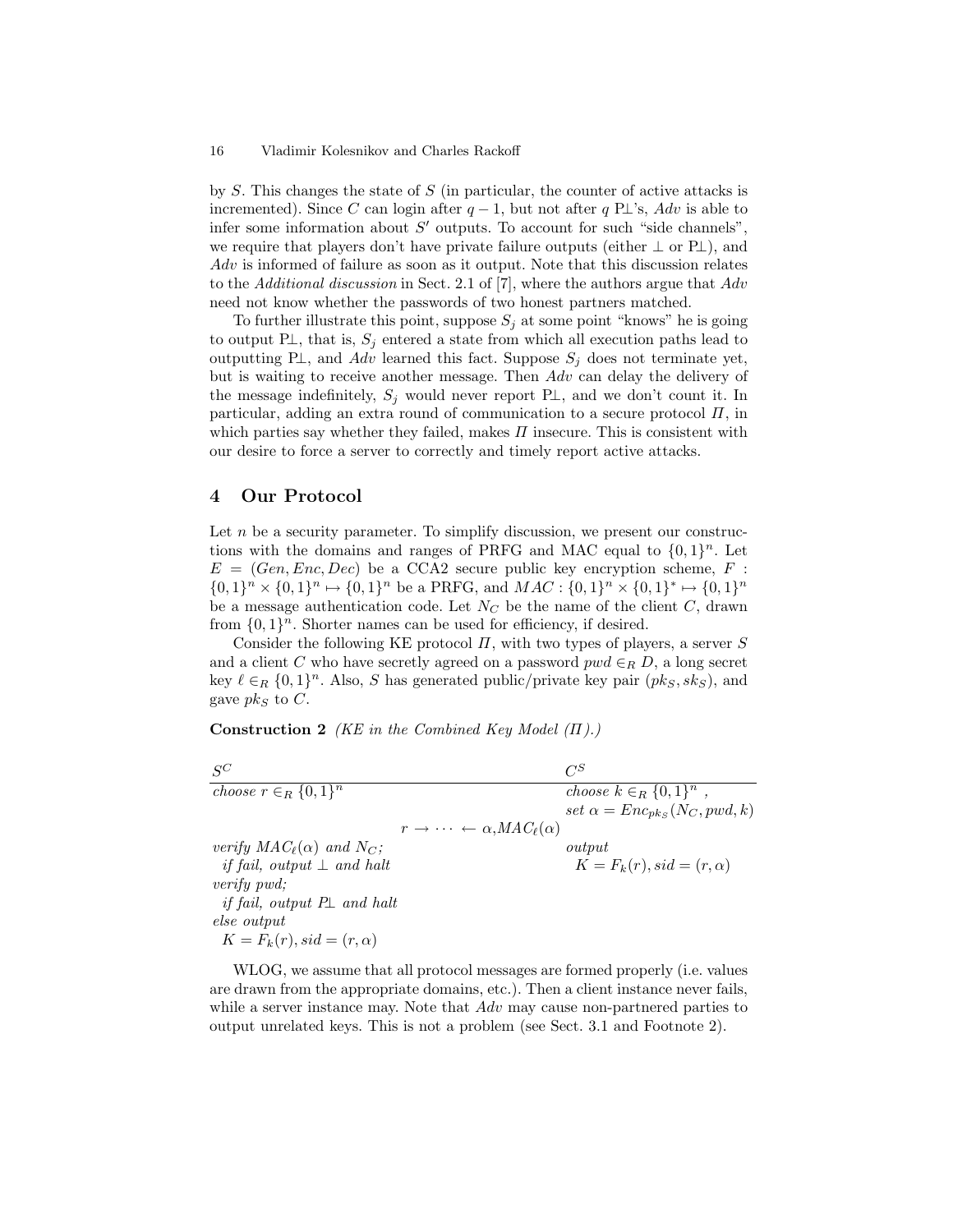We stress that the two flows of the protocol are independent, and thus either of the parties can be the initiator. The DoA attacks are prevented if  $Adv$  does not have  $\ell$ , even though, in particular,  $Adv$  is able to resend old messages of the client. The latter causes a server to output a random (from the point of view of  $Adv$ ) session key, thus  $Adv$  is not able to take advantage of it. This also does not enable Adv to "reset" the fail counter in real executions (and thus try many passwords undetected), since the same effect can be achieved by Adv executing a KE between honest  $S_j^C$  and  $C_i^S$ , and then cutting the communication.

We treat the policies of account suspension and resetting of failure counters as external to our discussion, but stress that care should be taken in designing and implementing them. In particular, the client's explicit consent (communicated over a secure session) should be necessary for resetting the failed attempts counter, since otherwise  $Adv$  can be undetected when trying passwords between legitimate client logins. A natural scenario would be that the server asks the client whether he mistyped the password a certain number of times, and when client confirms, the fail counter is reset.

We further note that we can prevent  $Adv$  from resending  $C$ 's old replies to S (e.g. if it is undesirable to have "hanging" sessions) by including r in the encryption of the client's reply and adding the corresponding verification step to S. We chose not to include it because it disallows the independence of flows of KE, and it is unclear whether hanging sessions are "worse" than hanging KE.

An alert reader will notice that smart cards may be gainfully used in place of client's storage cards. A smart card may hide the long key  $\ell$ , only exposing the  $MAC'$ ing interface. An interesting setting is when  $Adv$  can "borrow" and return (but not copy) the card, obtaining only a period of ability to MAC strings of his choice. Our protocol will not benefit from such security improvements: C's messages are independent of  $S$ 's, and thus  $Adv$  can MAC all the strings he might possibly need for an attack (e.g. strings containing all possible passwords) in one batch. Again, including  $r$  in the encryption of  $C$ 's reply resolves this problem.

 $\Pi$  is secure. We first observe that for every  $Adv_{sid}$  and  $Adv_{doa}$  playing games SID and DOA, their probability of winning is negligible. Indeed, in our protocol, partners never output different keys (since the session key is determined by sid). As for  $Adv_{doa}$ , for a server to output P⊥, it is necessary to forge a MAC on an encryption not produced by any of the honest clients. This is only possible with negligible probability without the knowledge of the long key  $\ell$ , assuming security of MAC.

Due to the lack of space, we formally consider the remaining games  $KE_i$  and adversaries in the full version [17], which appears in the Eprint archive. The structure of our proof is as follows. We start by reducing the KE adversaries to ones playing much simpler games. As a second step, we show that existence of new adversaries implies insecurity of either of the employed primitives. To give a flavor of the proof within the limited space, we include the most interesting intermediate game in Appendix A. Altogether, we've proven

**Theorem 1.** The protocol  $\Pi$  of Constr. 2 is a secure key exchange protocol in the combined keys model.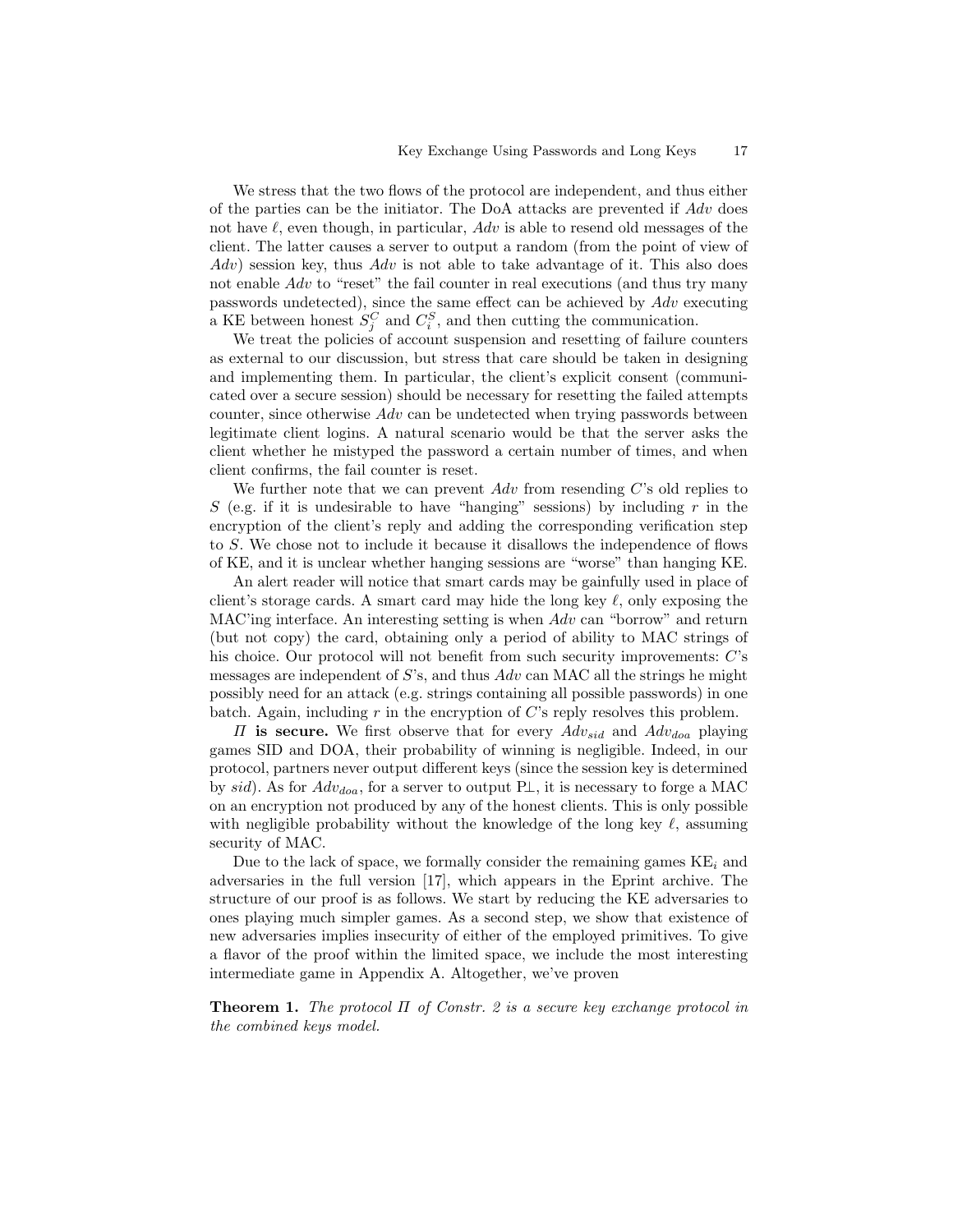On generalizing Constr. 2. Consider creating a family of protocols parameterized by a function  $f$  similarly to the approach of Halevi and Krawczyk. The goal is to shorten the plaintext of the encryption  $\alpha$  sent by C, which may improve the performance of the protocol. We note that we already reduce the amount of data under the CCA2-secure encryption – it is smaller than in any member of the HK families of KE protocols (but note that HK KE additionally achieve mutual authentication). We do not see how to further significantly increase efficiency by applying the HK idea to our protocols.

KE protocols for the HK setting. It is easy to see that removing the uses of the long key  $\ell$  from the protocol of Constr. 2 casts it into the HK setting. The obtained protocol (explicated in Constr. 3 below) is a secure KE protocol in the HK setting, according to Def. 3. This conclusion immediately follows from the method of construction and Theorem 1.

### Construction 3 (KE in the HK setting.)

| $S^C$                                    | $C^{S}$                                |
|------------------------------------------|----------------------------------------|
| choose $r \in_R \{0,1\}^n$               | choose $k \in_R \{0,1\}^n$ ,           |
|                                          | set $\alpha = Enc_{pk_S}(N_C, pwd, k)$ |
| $r \rightarrow \cdots \leftarrow \alpha$ |                                        |
| verify $N_C$ ;                           | output                                 |
| if fail, output $\perp$ and halt         | $K = F_k(r)$ , $sid = (r, \alpha)$     |
| <i>verify</i> pwd;                       |                                        |
| if fail, output $PL$ and halt            |                                        |
| else output                              |                                        |
| $K = F_k(r)$ , sid = $(r, \alpha)$       |                                        |

ACKNOWLEDGEMENTS. We thank Shai Halevi and the anonymous referees of TCC 2006 for very helpful comments on earlier versions of this work. We also thank Ian F. Blake for several stimulating discussions. The authors were in part supported by Natural Sciences and Engineering Research Council of Canada (NSERC) grants. The first author was also supported by Ontario Graduate Scholarship (OGS).

# References

- 1. Mihir Bellare, Ran Canetti, and Hugo Krawczyk. A modular approach to the design and analysis of authentication and key exchange protocols (extended abstract). In STOC '98: Proceedings of the thirtieth annual ACM symposium on Theory of computing, pages 419–428, New York, NY, USA, 1998. ACM Press.
- 2. Mihir Bellare, David Pointcheval, and Phillip Rogaway. Authenticated key exchange secure against dictionary attacks. In EUROCRYPT 2000, pages 139–155, 2000.
- 3. Mihir Bellare and Phillip Rogaway. Entity authentication and key distribution. In CRYPTO '93: Proceedings of the 13th annual international cryptology conference on Advances in cryptology, pages 232–249, New York, NY, USA, 1994. Springer-Verlag New York, Inc.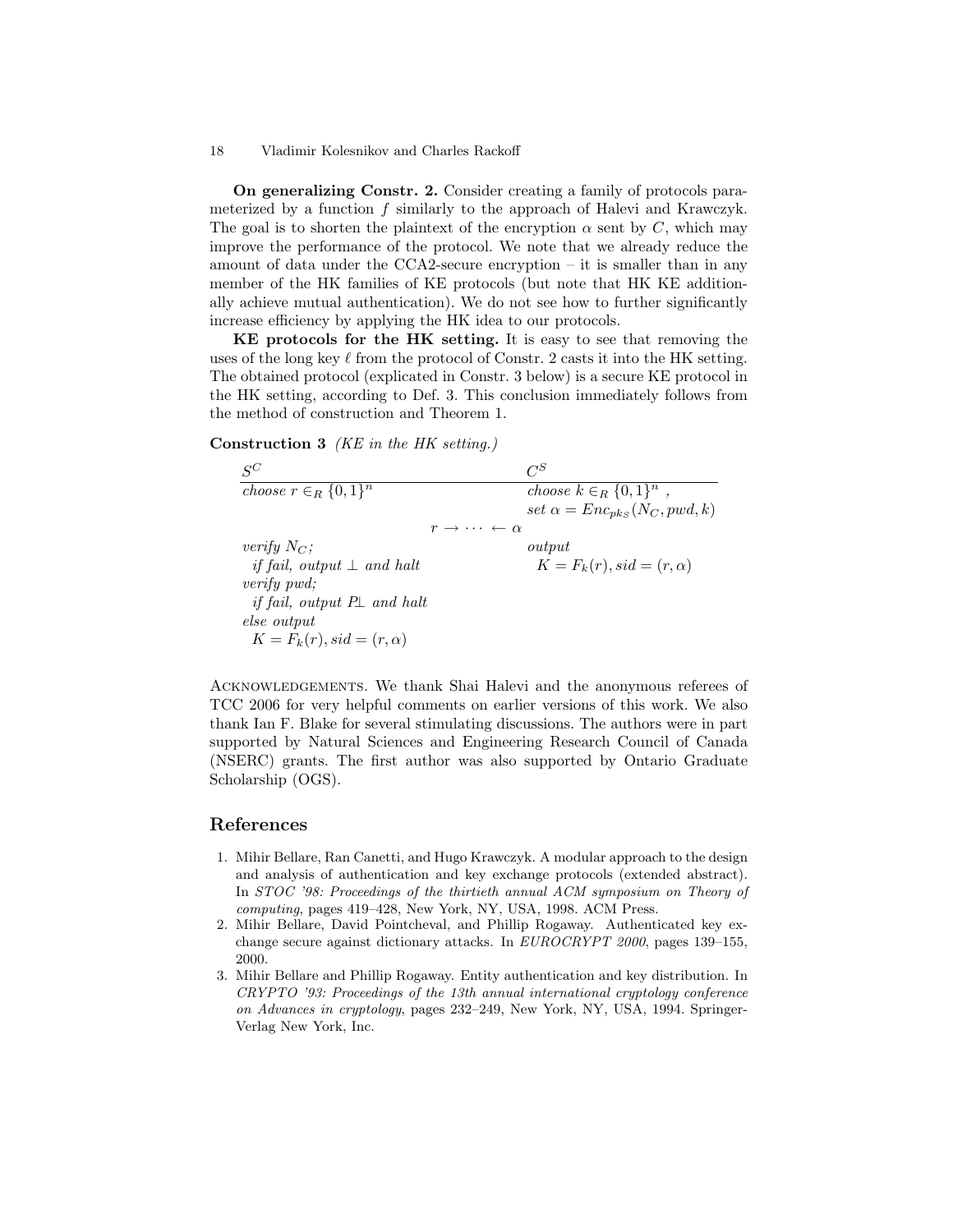- 4. Steven M. Bellovin and Michael Merritt. Encrypted key exchange: Password-based protocols secureagainst dictionary attacks. In SP '92: Proceedings of the 1992 IEEE Symposium on Security and Privacy, page 72, Washington, DC, USA, 1992. IEEE Computer Society.
- 5. Maurizio Kliban Boyarsky. Public-key cryptography and password protocols: the multi-user case. In CCS '99: Proceedings of the 6th ACM conference on Computer and communications security, pages 63–72, New York, NY, USA, 1999. ACM Press.
- 6. V. Boyko, P. MacKenzie, and S. Patel. Provably Secure Password-Authenticated Key Exchange Using Diffie-hellman. In B. Preneel, editor, Proceedings EURO-CRYPT 2000, pages 156–171, 2000.
- 7. Ran Canetti, Shai Halevi, Jonathan Katz, Yehuda Lindell, and Philip D. MacKenzie. Universally composable password-based key exchange. In EUROCRYPT 2005, pages 404–421, 2005.
- 8. Ran Canetti and Hugo Krawczyk. Analysis of key-exchange protocols and their use for building secure channels. In EUROCRYPT '01: Proceedings of the International Conference on the Theory and Application of Cryptographic Techniques, pages 453– 474, London, UK, 2001. Springer-Verlag.
- 9. Ran Canetti and Hugo Krawczyk. Universally composable notions of key exchange and secure channels. In EUROCRYPT '02: Proceedings of the International Conference on the Theory and Applications of Cryptographic Techniques, pages 337– 351, London, UK, 2002. Springer-Verlag.
- 10. T. Clancy. Eap password authenticated exchange, draft archive. http://www.cs.umd.edu/ clancy/eap-pax/, 2005.
- 11. Whitfield Diffie and Martin E. Hellman. New directions in cryptography. IEEE Transactions on Information Theory, IT-22(6):644–654, 1976.
- 12. Internet Engineering Task Force. Eap password authenticated exchange. http://www.ietf.org/internet-drafts/draft-clancy-eap-pax-03.txt, 2005.
- 13. Oded Goldreich and Yehuda Lindell. Session-key generation using human passwords only. In CRYPTO '01: Proceedings of the 21st Annual International Cryptology Conference on Advances in Cryptology, pages 408–432, London, UK, 2001. Springer-Verlag.
- 14. L. Gong, M. A. Lomas, R. M. Needham, and J. H. Saltzer. Protecting poorly chosen secrets from guessing attacks. IEEE Journal on Selected Areas in Communications, 11(5):648–656, 1993.
- 15. Shai Halevi and Hugo Krawczyk. Public-key cryptography and password protocols. In CCS '98: Proceedings of the 5th ACM conference on Computer and communications security, pages 122–131, New York, NY, USA, 1998. ACM Press.
- 16. Shai Halevi and Hugo Krawczyk. Public-key cryptography and password protocols. ACM Trans. Inf. Syst. Secur., 2(3):230–268, 1999.
- 17. Vladimir Kolesnikov and Charles Rackoff. Key exchange using passwords and long keys. Manuscript, available from Eprint archive, http://eprint.iacr.org.
- 18. H. Krawczyk. Skeme: a versatile secure key exchange mechanism for internet. In SNDSS '96: Proceedings of the 1996 Symposium on Network and Distributed System Security (SNDSS '96), page 114, Washington, DC, USA, 1996. IEEE Computer Society.
- 19. Benny Pinkas and Tomas Sander. Securing passwords against dictionary attacks. In CCS '02: Proceedings of the 9th ACM conference on Computer and communications security, pages 161–170, New York, NY, USA, 2002. ACM Press.
- 20. Victor Shoup. On formal models for secure key exchange. Technical Report RZ 3120 (#93166), 1999.